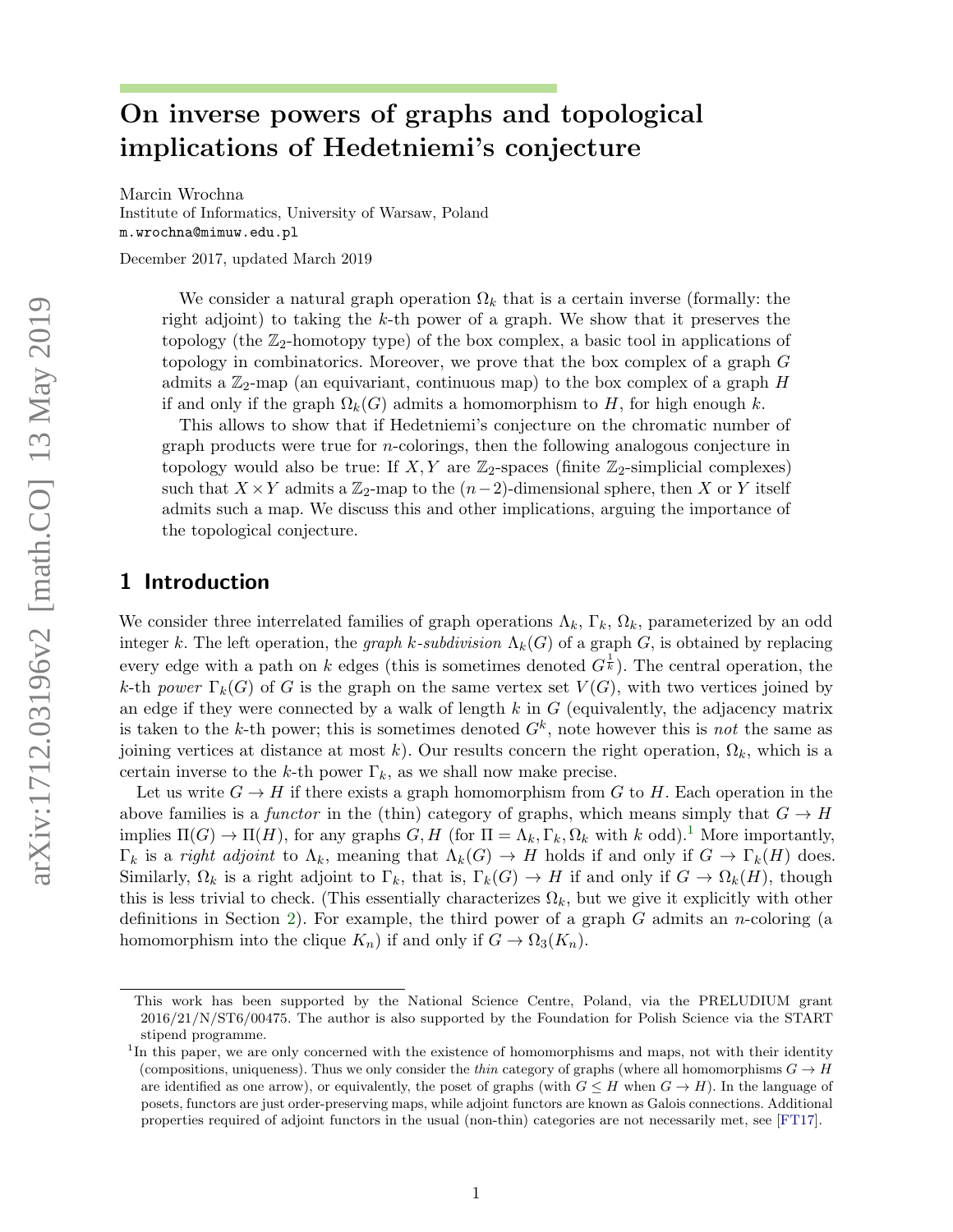Adjointness of various graph constructions is the principal tool behind Hell and Nešetřil's celebrated theorem (characterizing the complexity of deciding  $G \to H$ , for fixed H) [\[HN90\]](#page-20-1), in particular the adjointness of  $\Gamma_k$  to  $\Lambda_k$  is used in the first of many steps. The construction  $\Omega_k$  was used implicitly by Gyárfás et al. [\[GJS04\]](#page-20-2), to answer a question on *n*-chromatic graphs with "strongly independent color classes": they showed that  $\Omega_3(K_n)$  gives an example of an n-chromatic graph whose third power is still n-chromatic. The construction has also been used in a homomorphism duality theorem by Häggkvist and Hell [\[HH93\]](#page-20-3). Tardif [\[Tar05\]](#page-21-0) used iterations of  $\Omega_3$  and  $\Gamma_3$  to extend results on Hedetniemi's conjecture to the circular chromatic number, showing new multiplicative graphs (we return to this topic later). Iterating  $\Omega_3$  k times is equivalent to applying  $\Omega_{3^k}$ ; the operations  $\Omega_k$  for general odd k can thus be considered just a smoother way to express such iterations. They were first considered by Hajiabolhassan and Taherkhani [\[HT10\]](#page-20-4), who proved, among other results, a characterization of the circular chromatic number in terms of the chromatic number (or even just 3-colorability) of powers of graph subdivisions.

The operations  $\Lambda_k$ ,  $\Gamma_k$ ,  $\Omega_k$  are also the simplest example of so called left, central, and right Pultr functors, a more general construction of adjoint graph functors [\[Pul70\]](#page-21-1). Another simple example of a (central) Pultr functor is the so called *arc graph construction* (see e.g.  $[Ror+16]$ ), also crucial in applications to Hedetniemi's conjecture [\[PR81;](#page-21-3) [Tar08\]](#page-21-4). Graph products and exponential graphs can also be seen as applying Pultr functors. See [\[FT17\]](#page-20-0) for a survey on graph functors focused around Hedetniemi's conjecture and [\[FT15\]](#page-20-5) for the question of when both left and right adjoints to a common functor exist.

The topology of graphs We show that  $\Omega_k$  functors also have very good topological properties, with respect to box complexes. The *box complex* is a construction that assigns a topological space to a graph. The exact construction is not important for understanding results, but intuitively,  $|Box(G)|$  is obtained by taking the graph product  $G \times K_2$  as a topological space (edges become copies of the unit interval  $[0, 1]$ , gluing faces to each four-cycle, and similarly gluing higher-dimensional faces to larger complete bipartite subgraphs (see Figure [1\)](#page-2-0). It originates from Lovász's celebrated proof [\[Lov78\]](#page-21-5) of Kneser's conjecture, as a tool for showing lower bounds on the chromatic number of graphs. Related complexes and applications have since been extensively studied, see [\[Mat08\]](#page-21-6) for a graceful and extensive introduction to the topic.

The modern view of Lovász' technique uses the box complex as a  $\mathbb{Z}_2$ -space: a topological space X with a specified  $\mathbb{Z}_2$  $\mathbb{Z}_2$ -action  $\nu$  (a homeomorphism  $\nu : X \to X$  such that  $\nu(\nu(x)) = x$ , for  $x \in X$ ).<sup>2</sup> A  $\mathbb{Z}_2$ -map (also called an equivariant map) between  $\mathbb{Z}_2$ -spaces  $(X, \nu_X), (Y, \nu_Y)$  is then a continuous function f from X to Y such that  $f(\nu_X(\cdot)) = \nu_Y(f(\cdot))$ . We write  $(X, \nu_X) \to_{\mathbb{Z}_2} (Y, \nu_Y)$  if any such  $\mathbb{Z}_2$ -map exists (and  $\mathbb{Z}_2$  otherwise). This is a highly non-trivial relation (as opposed to the existence of just continuous maps, since mapping everything into one point would work). A version of the Borsuk-Ulam theorem says that there is no  $\mathbb{Z}_2$ -map from a higher-dimensional sphere to a lower-dimensional one,  $S^m \nrightarrow_{\mathbb{Z}_2} S^n$  for  $m > n$  (the  $\mathbb{Z}_2$ -action of  $S^n$  is implicitly understood to be the antipodal map  $x \mapsto (-x)$  on the unit sphere in  $\mathbb{R}^{n+1}$ .

The crucial connection is that a homomorphism  $G \to H$  induces a  $\mathbb{Z}_2$ -map  $|Box(G)| \to_{\mathbb{Z}_2}$  $|\text{Box}(H)|$ . Since an *n*-coloring of a graph G is the same as a homomorphism from G to  $K_n$ , and since the box complex of a clique  $|Box(K_n)|$  can be shown to be an  $(n-2)$ -dimensional sphere, one concludes that G cannot have an n-coloring if  $|Box(G)|$  is an  $\geq (n-1)$ -dimensional sphere, by the Borsuk-Ulam theorem. This is what allows to get tight lower bounds on the chromatic number of several families of graphs (Kneser, Schrijver, and generalized Mycielski graphs, the graphs  $\Omega_3(K_n)$ in [\[GJS04\]](#page-20-2), quadrangulations of the projective plane [\[You96\]](#page-21-7) and projective spaces [\[KS15\]](#page-21-8)), as well as various results on the circular chromatic number, colorful subgraphs, etc.

<span id="page-1-0"></span><sup>&</sup>lt;sup>2</sup>In this paper, we assume that all  $\mathbb{Z}_2$ -spaces come from a finite simplicial complex (at least up to  $\mathbb{Z}_2$ -homotopy equivalence), unless stated otherwise. We usually omit the  $\mathbb{Z}_2$ -action from the notation.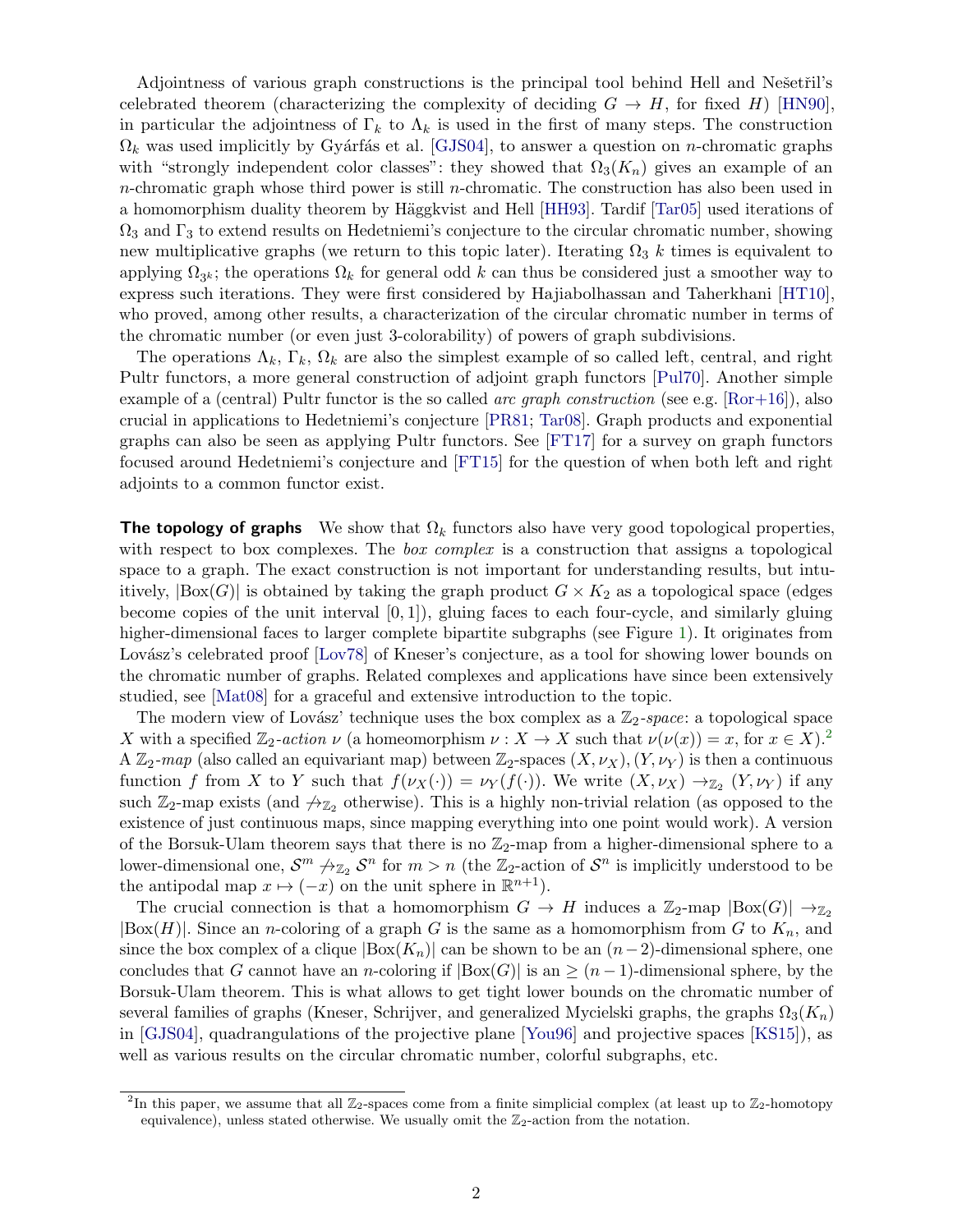**Results** Our main technical result is that  $\Omega_k$  functors behave much like subdivision (in the topological sense) on the box complex. That is, they preserve the homotopy type and they refine the geometric structure, so that any continuous maps between box complexes can be approximated with graph homomorphisms from refinements  $\Omega_k(G)$  of G. See Figure [1](#page-2-0) for a particularly simple example. Formally (here  $p_k$  is a certain natural homomorphism  $\Omega_k(G) \to G$ , while  $|p_k|$  is the induced  $\mathbb{Z}_2$  $\mathbb{Z}_2$ -map, see Section 2 for definitions):

<span id="page-2-1"></span>**1.1 Theorem.** (Equivalence)  $|Box(G)|$  and  $|Box(\Omega_k(G))|$  are  $\mathbb{Z}_2$ -homotopy equivalent, for any graph G with no loops and all odd integers k. Moreover,  $|p_k|$  is a  $\mathbb{Z}_2$ -homotopy equivalence.

<span id="page-2-2"></span>**1.2 Theorem.** (Approximation) There exists a  $\mathbb{Z}_2$ -map from  $\left| \text{Box}(G) \right|$  to  $\left| \text{Box}(H) \right|$  if and only if for some odd k,  $\Omega_k(G)$  has a homomorphism to H.

Moreover, if G and H have no loops, then for every  $\mathbb{Z}_2$ -map  $f : |Box(G)| \rightarrow_{\mathbb{Z}_2} |Box(H)|$ , there is an odd k and a homomorphism  $\Omega_k(G) \to H$  that induces a map  $\mathbb{Z}_2$ -homotopic to  $f \circ |p_k|$ .

Csorba  $\left[{\rm Cos}07\right]$  and Zivaljević  $\left[{\rm Ziv}05\right]$  independently gave a construction showing that any simplicial complex (with a free  $\mathbb{Z}_2$ -action) is  $\mathbb{Z}_2$ -homotopy equivalent to some box complex (see [\[Cso08\]](#page-20-7) for a simpler proof, see also a generalization to actions of groups other than  $\mathbb{Z}_2$  and to complexes of homomorphisms in [\[DS12\]](#page-20-8)).

<span id="page-2-3"></span>**1.3 Theorem.** (Universality,  $[Cs007; Ziv05]$  $[Cs007; Ziv05]$ ) For every free  $\mathbb{Z}_2$ -space X, there is a graph G such that X and  $|\text{Box}(G)|$  are  $\mathbb{Z}_2$ -homotopy equivalent.

Together, these three theorems show that the homotopy theory of  $\mathbb{Z}_2$ -spaces is largely reflected in graphs, with  $\Omega_k$  functors as the connection. (Equivalently, in all of our results, 'for some odd k' can be replaced by 'for large enough odd k' and  $\Omega_k$  by iterations  $\Omega_3(\ldots(\Omega_3(G))\ldots)$  of  $\Omega_3$ ).

The existence of some sequence of functors which satisfy the above Equivalence and Approximation Theorems already follows from the work of Dochtermann and Schultz [\[DS12,](#page-20-8) Proposition 4.7]. Essentially, the idea is to go to the box complex, apply barycentric subdivision iteratively, and return to graphs with the construction from the Universality Theorem. The construction is however ad-hoc and tedious to describe directly, it cannot be described as iterating a single functor, and it is not clear whether the resulting graph functors admit left adjoints.



<span id="page-2-0"></span>**Figure 1** The box complex of the clique graph  $K_4$  and of  $\Omega_3(K_4)$ . As G becomes  $G \times K_2$ , for each vertex v of the graph there are two vertices  $v^{\circ}$  and  $v^{\bullet}$  in the complex. Faces are glued to each 4-cycle, making both complexes equivalent to the (hollow) sphere. The vertex  $({v}, {v_1, v_2, \ldots})$  of  $\Omega_3(K_4)$  is labeled  $v{v_1v_2 \ldots}$  for short. (A careful reader may note that the definition of Box() includes also faces corresponding to each vertex neighborhood, such as the tetrahedron  $\{1^\circ, 2^\bullet, 3^\bullet, 4^\bullet\}$ , but it can be shown that these can be collapsed).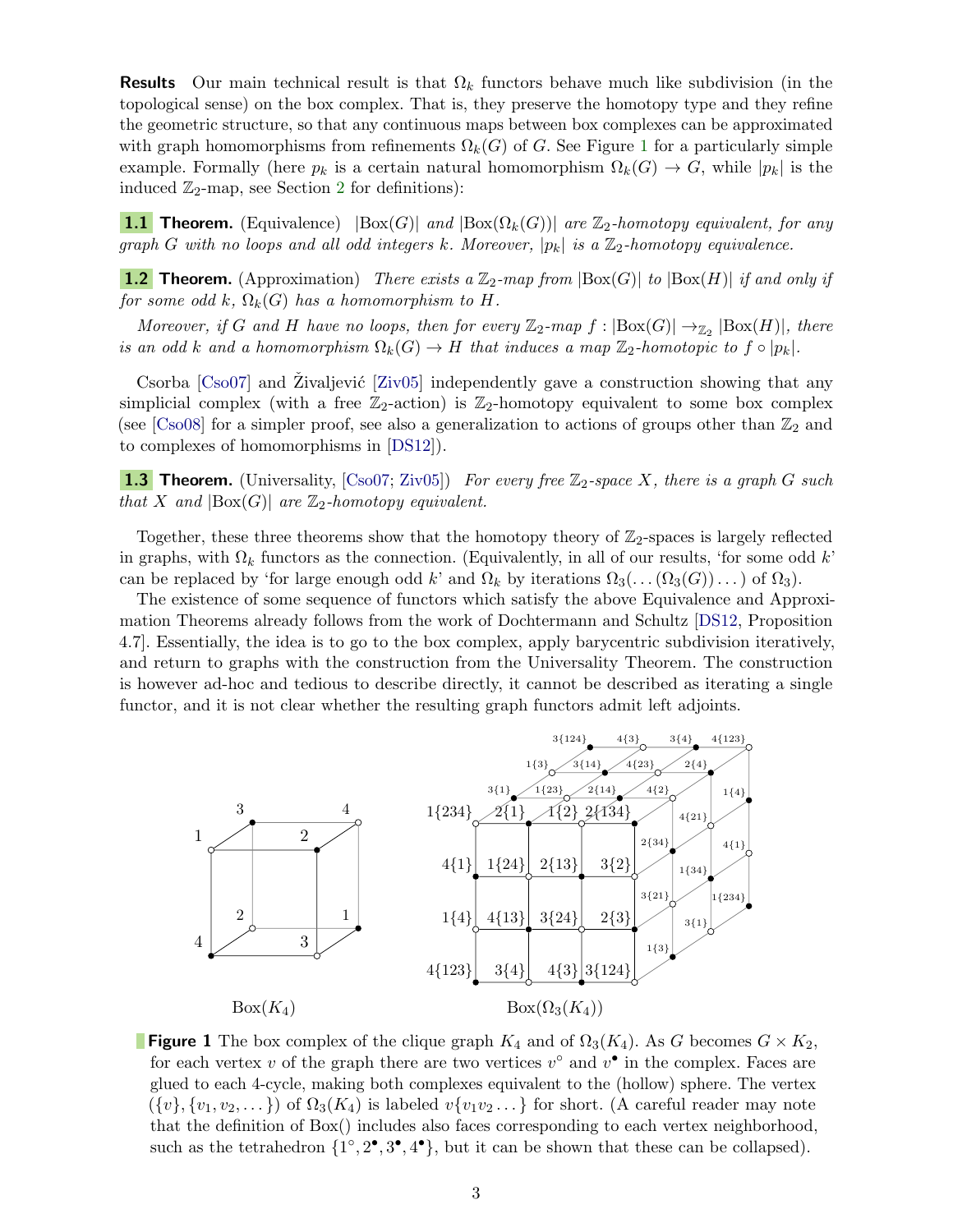One application of the Equivalence Theorem, for  $\Omega_k$  functors specifically, is that it immediately implies the result of Gyárfás et al. [\[GJS04\]](#page-20-2): since the box complex of  $\Omega_k(K_n)$  has the same homotopy type as that of  $K_n$ , it is not  $(n-1)$ -colorable (by the Borsuk-Ulam theorem, as explained above). It is then easy to check that it is in fact an *n*-chromatic graph whose  $k$ -th power is still only *n*-chromatic (in particular it has no loops, so  $\Omega_k(K_n)$  has no odd cycle of length  $\leq k$ ). The chromatic number of  $\Omega_k(K_n)$  (as a "universal graph for wide colorings") has also been determined in [\[ST06\]](#page-21-10) and [\[BS05\]](#page-20-9). More generally, for any graph K without loops,  $\Omega_k(K)$  gives a graph with a  $\mathbb{Z}_2$ -homotopy equivalent box complex, but with arbitrarily high odd girth (no odd cycles of length  $\leq k$ ).

#### Hedetniemi's conjecture and multiplicative graphs

More than 50 year ago, Hedetniemi [\[Hed66\]](#page-20-10) conjectured the following:  $\chi(G\times H) = \min(\chi(G), \chi(H)),$ for any graphs G, H. (Here  $\times$  is the tensor, or categorical product and  $\chi$  is the chromatic number, see Section [2](#page-4-0) for definitions). Despite the simplicity of the statement, very little is known: one of the strongest results is a proof by El-Zahar and Sauer [\[ES85\]](#page-20-11) that the conjecture is true when  $G \times H$  is [3](#page-3-0)-colorable.<sup>3</sup> See [\[Zhu98;](#page-21-11) [Sau01;](#page-21-12) [Tar08\]](#page-21-4) for surveys.

The strong connection between graphs and topology, together with the fact that the functors  $\Omega_k$  commute with the product (which follows from them being right adjoints, see Lemma [2.2\)](#page-7-0), allows us to show that Hedetniemi's conjecture implies an analogous statement in topology (recall that  $S^d$  denotes the d-dimensional sphere with antipodal  $\mathbb{Z}_2$ -action). This has recently been shown independently by Matsushita [\[Mat17a\]](#page-21-13):

<span id="page-3-1"></span>**1.4** Theorem. Suppose Hedetniemi's conjecture is true. Then  $X \times Y \to_{\mathbb{Z}_2} S^d$  implies  $X \to_{\mathbb{Z}_2} S^d$  $\overline{\text{or } Y} \rightarrow_{\mathbb{Z}_2} S^d$ , for any  $\mathbb{Z}_2$ -spaces  $X, Y$  and any integer d.

Matsushita in fact adapts the box complex construction, the functors of Dochtermann and Schultz [\[DS12\]](#page-20-8), and the construction of Csorba [\[Cso07\]](#page-20-6), to give a particularly elegant connection between the category of graphs and the category of  $\mathbb{Z}_2$ -spaces in the form of adjoint functors preserving finite limits, from which the statement readily follows. While the approach in this paper does not give such a graceful connection, the author finds it surprising that the most important topological conclusions can also be made using more natural graph functors  $\Omega_k$ , which have already proven to be useful for purely combinatorial theorems. Our methods do not give any stronger results than Matsushita's (except maybe for Theorem [1.7,](#page-4-1) where the appearance of  $\Omega_k$  will make the statement more meaningful as a combinatorial characterization), but we comment more on the implications of Hedetniemi's conjecture and further argue on the importance of topological approaches.

Hedetniemi's conjecture is particularly appealing when  $n$ -colorings are seen as homomorphisms into  $K_n$ . One may more generally consider *multiplicative graphs*: a graph K is called multiplicative multipl.<br>when  $G \times H \to K$  implies  $G \to K$  or  $H \to K$ , for all graphs G, H. Hedetniemi's conjecture is then graph when  $G \times H \to K$  implies  $G \to K$  or  $H \to K$ , for all graphs  $G, H$ . Hedetniemi's conjecture is then that all clique graphs  $K_n$  are multiplicative. El-Zahar and Sauer's [\[ES85\]](#page-20-11) result amounts to saying that  $K_3$  is multiplicative. This has been generalized to odd cycles by Häggkvist et al. [Häg+88], to circular cliques  $K_{p/q}$  with  $p/q < 4$  by Tardif [\[Tar05\]](#page-21-0) (using iterations of the  $\Gamma_3$  and  $\Omega_3$  functors) and to all graphs with no 4-cycles by the author [\[Wro17\]](#page-21-14) (using the box complex). A crucial step of Tardif's proof is the fact that a graph K is multiplicative if and only if  $\Omega_3(K)$  is.

We can analogously define a  $\mathbb{Z}_2$ -space Z to be *multiplicative* when  $X \times Y \to_{\mathbb{Z}_2} Z$  implies multipl.<br>  $\to_{\mathbb{Z}} Z$  or  $Y \to_{\mathbb{Z}} Z$  for all  $\mathbb{Z}_2$ -spaces X Y. Since the box complex of the clique  $|\text{Box}(K_{\infty})|$  $X \to_{\mathbb{Z}_2} Z$  or  $Y \to_{\mathbb{Z}_2} Z$ , for all  $\mathbb{Z}_2$ -spaces X, Y. Since the box complex of the clique  $|Box(K_n)|$  is ( $\mathbb{Z}_2$ -homotopy equivalent to) the  $(n-2)$ -dimensional sphere  $S^{n-2}$ , Theorem [1.4](#page-3-1) is a special case of the following theorem:

<span id="page-3-0"></span><sup>&</sup>lt;sup>3</sup>Since the direction  $\chi(G \times H) \le \min(\chi(G), \chi(H))$  is trivial, it follows that the conjecture is also true for all 4-colorable graphs  $G, H$ , as the title of [\[ES85\]](#page-20-11) indicates. This statement may be a bit misleading however, as no insight is gained into the existence of 4-colorings.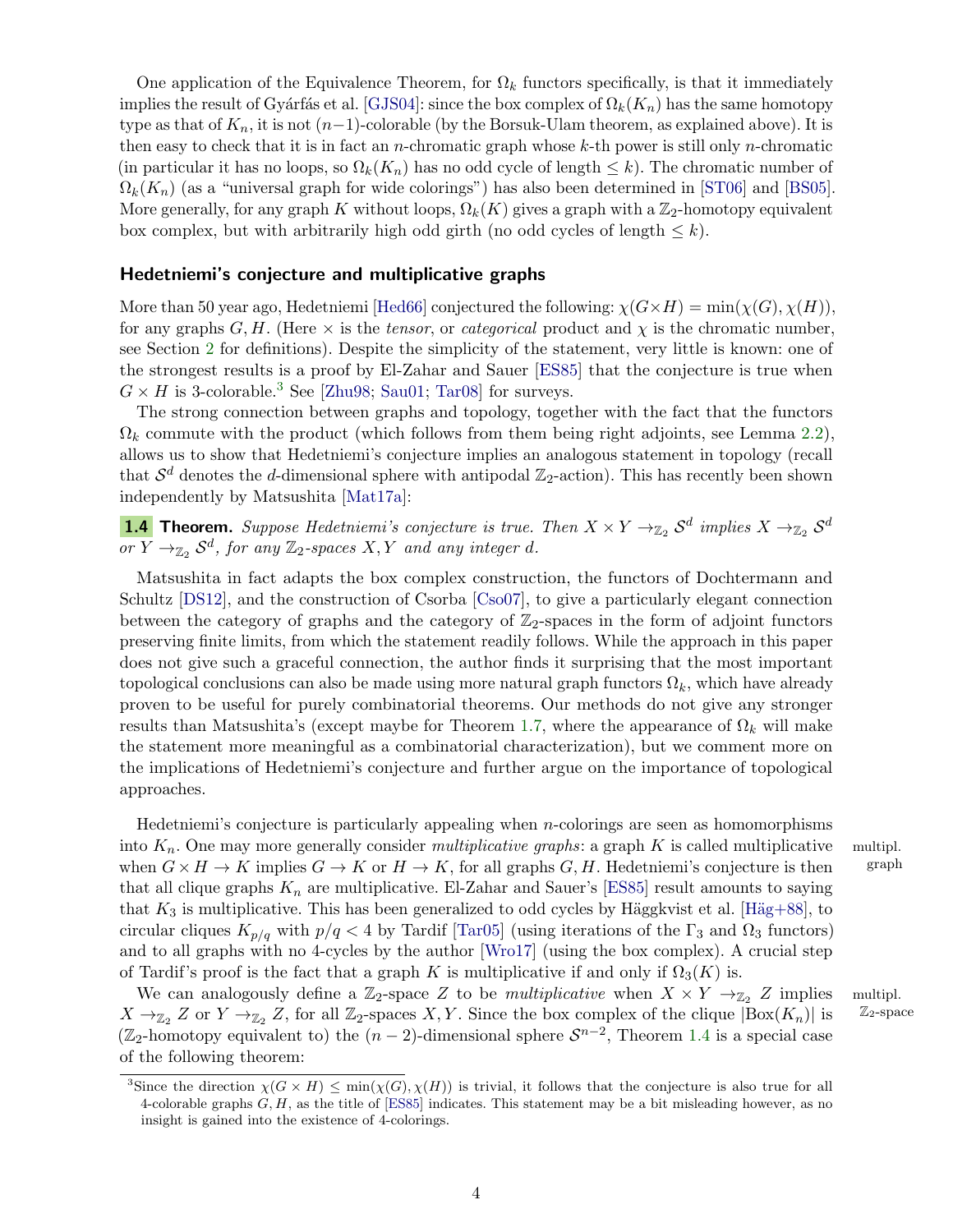<span id="page-4-3"></span>In other words, this means Hedetniemi's conjecture implies the following:

### <span id="page-4-2"></span>**1.6** Conjecture. All spheres  $\mathcal{S}^d$  are multiplicative.

We do not know if the converse is true. However, from the multiplicativity of a  $\mathbb{Z}_2$ -space we can deduce a weaker statement, which can be seen as a relaxation of graph multiplicativity, and a combinatorial characterization of multiplicative spaces:

<span id="page-4-1"></span>**1.7** Theorem. Let Z be a  $\mathbb{Z}_2$ -space and let K be a graph such that  $|\text{Box}(K)| \simeq_{\mathbb{Z}_2} Z$ . Then Z is multiplicative if and only if: for all graphs  $G, H, G \times H \rightarrow K$  implies that for some odd k,  $\Omega_k(G) \to K$  or  $\Omega_k(H) \to K$ .

Thus Conjecture [1.6](#page-4-2) can be stated as a purely combinatorial statement, relaxing Hedetniemi's conjecture. However, we note that the conclusion that  $\Omega_k(G) \to K$  is much weaker than the desired  $G \to K$ . For example, circular cliques  $K_{p/q}$  with  $3 < p/q < 4$  do not admit a homomorphism into K<sub>3</sub>, but  $\Omega_k(K_{p/q})$  does (for high enough odd k depending on  $p/q$ ), since the box complex of  $K_{p/q}$  is a circle (up to homotopy, in this range of  $p/q$ ). More strikingly, when G has high girth, then G can have high chromatic number, but  $\Omega_k(G)$  coincides with the graph k-subdivision of G (Lemma [2.3.](#page-7-1)[\(vii\)\)](#page-7-2), which is always 3-colorable.

Nevertheless, quite surprisingly, known proofs of multiplicativity for graphs largely follow topological ideas. In Section [3](#page-8-0) we give direct, elementary proofs of the multiplicativity of the circle  $S<sup>1</sup>$  and discuss the few additional steps needed to conclude the multiplicativity of  $K<sub>3</sub>$ , cycles, and circular cliques. (We note that Matsushita [\[Mat17a\]](#page-21-13) gives a different, though in essence somewhat similar, direct proof of the multiplicativity of  $S^1$ , using the theory of covering spaces).

This strongly suggests that Conjecture [1.6](#page-4-2) is crucial to resolving Hedetniemi's conjecture: any counter-example immediately implies a counter-example to Hedetniemi's conjecture, while a proof could be an important first step to a strengthening for graphs (and at least implies a weaker graph-theoretical statement). Furthermore, a proof of Conjecture [1.6](#page-4-2) should be in principle easier than any proof of Hedetniemi's conjecture, while obstacles to proving Conjecture [1.6](#page-4-2) are also obstacles for certain approaches to Hedetniemi's conjecture. We discuss these in Section [3.](#page-8-0)

**Organization** Section [2](#page-4-0) gives all basic definitions and lists some properties of  $\Lambda_k, \Gamma_k, \Omega_k$  functors. In Section [3](#page-8-0) we consider in more detail the implications on Hedetniemi's conjecture and multiplicative graphs; we also comment more on obstacles to generalizations, on Conjecture [1.6,](#page-4-2) and on open questions that arise. Section [4](#page-12-0) gives the proofs of Theorems [1.4,](#page-3-1) [1.5](#page-4-3) and [1.7,](#page-4-1) which are straightforward applications of the main technical theorems. The Equivalence Theorem [1.1](#page-2-1) is proved in Section [5](#page-13-0) using Discrete Morse Theory, which is also introduced there. Finally, the Approximation Theorem [1.2](#page-2-2) is proved in Section [6,](#page-17-0) by considering the geometry of  $|Box(\Omega_k(G))|$ and then a fairly standard use of the simplicial approximation technique.

# <span id="page-4-0"></span>2 Preliminaries

**Graphs** A graph G is a pair  $(V(G), E(G))$  where  $V(G)$  is a finite set of vertices and  $E(G)$  is a symmetric relation on vertices. Instead of  $\{u, v\} \in E(G)$  we say that  $uv \in G$  is an edge of G between u and v, that u and v are *adjacent*, and that the endpoints u and v are *incident* to the edge  $uv$ . Here  $u$  may be equal to  $v$ , such edges are called *loops*.

The neighborhood of a vertex  $v \in V(G)$ , denoted  $N_G(v)$  (where the subscript is omitted when  $N(v)$ clear from the context) is the set of vertices adjacent to  $v$  (it includes  $v$  itself if and only if there is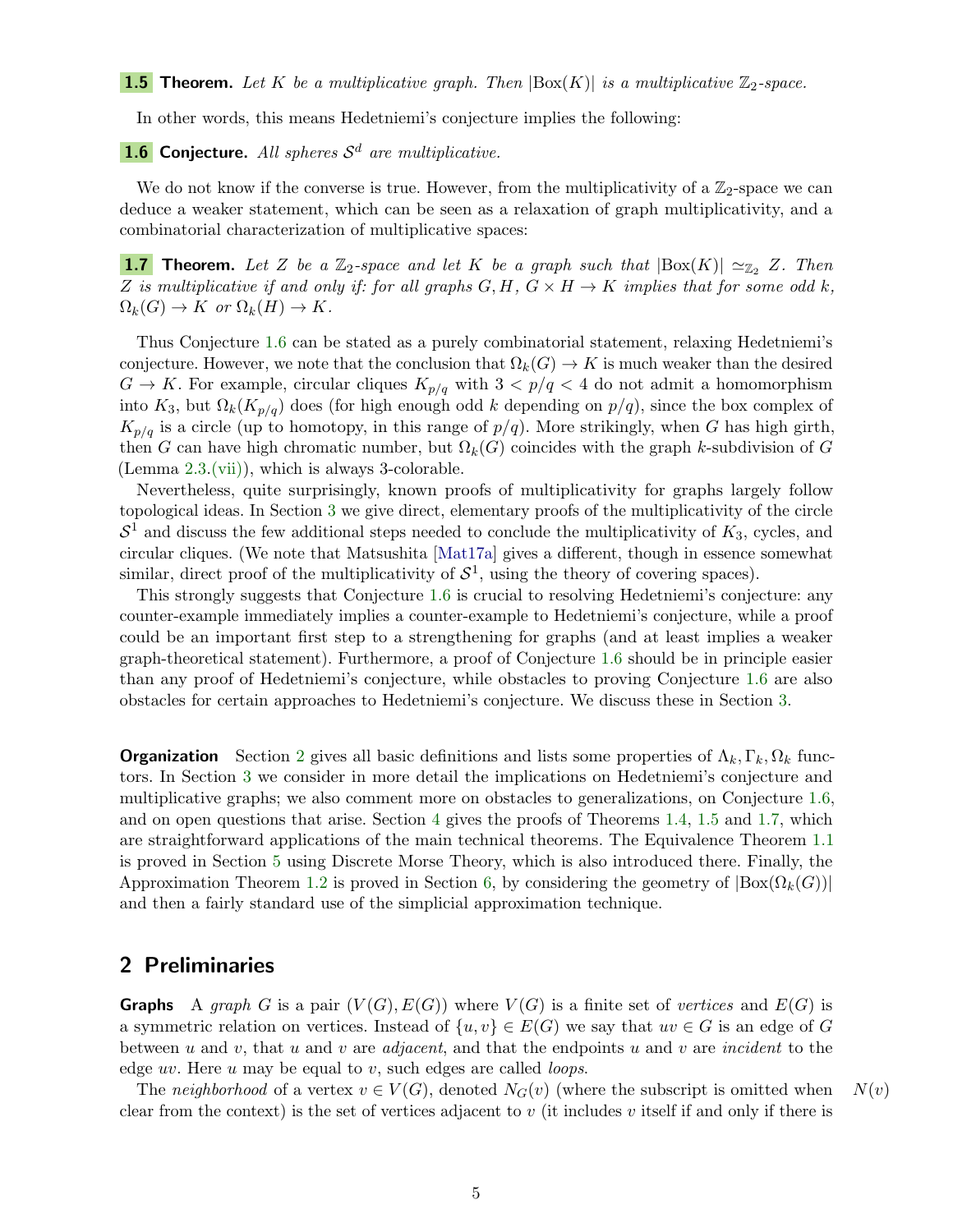a loop at v, that is,  $vv \in G$ . For a graph G and two vertex subsets  $A, B \subseteq V(G)$ , we write  $A \boxtimes B$   $A \boxtimes B$ (A is joined to B) if all vertices of A are adjacent to all vertices of B (and  $A \not\cong B$  otherwise). We denote the *common neighborhood* of  $A \subseteq V(G)$  as  $CN(A) := \bigcap_{v \in A} N(v)$   $(CN(\emptyset) = V(G))$ .  $CN(A)$ Observe that  $A \boxtimes B$  if and only if  $A \subseteq CN(B)$  if and only if  $B \subseteq CN(A)$ . Note that  $A \boxtimes B$  implies that  $A$  and  $B$  are disjoint, if  $G$  has no loops.

The path  $P_n$  is the graph with  $V(P_n) = \{1, ..., n\}$  and  $E(P_n) = \{\{i, i + 1\} | i = 1 ... n - 1\}$ .  $P_n$  $C_n$  $K_n$  $K_{n,m}$ The cycle  $C_n$  is the graph with  $V(C_n) = \mathbb{Z}_n$  and  $E(C_n) = \{\{i, i+1\} \mid i \in \mathbb{Z}_n\}$ . The clique  $K_n$  (aka complete graph) is the graph with  $V(K_n) = \{1, \ldots, n\}$  and  $E(K_n) = \{\{i, j\} | i \neq j\}$  $j = 1 \dots n$ . The biclique  $K_{n,m}$  (aka complete bipartite graph) is the graph with  $V(K_{n,m}) =$  $\{u_1,\ldots,u_n,v_1,\ldots,v_m\}$  and  $E(K_{n,m})=\{\{u_i,v_j\} \mid i=1\ldots n, j=1\ldots m\}$ . The circular clique  $K_{p/q}$  $K_{p/q}$ , for integers p, q such that  $\frac{p}{q} \geq 2$ , is the graph with  $V(K_{p/q}) = \mathbb{Z}_p$  and  $E(K_{p/q}) = \{\{i, i+j\} \mid$  $j = q, q + 1, \ldots, p - q, i \in \mathbb{Z}_p$ .

A homomorphism from a graph G to H, denoted  $f: G \to H$ , is a function  $f: V(G) \to V(H)$  homom. such that  $uv \in E(G)$  implies  $f(u)f(v) \in E(H)$ , for all  $u, v \in V(H)$ . We write  $G \to H$  to say  $G \to H$ that some such homomorphism exists. Observe that if  $H$  has a loop, then every graph has a homomorphism to  $H$ ; if G has a loop, then it can only have a homomorphism to another graph with a loop. Thus graphs with loops are trivial, for our purposes, but they allow us to formulate statements more uniformly. Two graphs are *homomorphically equivalent*, denoted  $G \leftrightarrow H$ , if  $G \leftrightarrow H$  $G \to H$  and  $H \to G$ . An *n*- coloring of G is a homomorphism  $G \to K_n$ ; the *chromatic number*  $\chi(G)$ of G, denoted  $\chi(G)$ , is the least n such that G has an n-coloring. A graph G is n-chromatic if n-chromatic  $\chi(G) = n$ . The tensor product of graphs G, H (also called the categorical product), denoted  $G \times H$ ,  $G \times H$ is the graph with vertex set  $V(G) \times V(H)$ , with  $(g, h)$  adjacent to  $(g', h')$  if and only if  $gg' \in G$ and  $hh' \in H$ .

A graph G is *bipartite* if  $V(G)$  can be partitioned into two sets A, B such that  $E(G) \subseteq \{ \{a, b\} \}$  bipartite  $a \in A, b \in B$ . Equivalently, G contains no odd cycles. Also equivalently,  $G \to K_2$ . A walk of walk length *n* is a sequence of vertices  $v_0, \ldots, v_n$  such that  $v_i$  is adjacent to  $v_{i+1}$   $(i = 0 \ldots n-1)$ ; path that is, vertices and edges may repeat, and the length is the number of edges. A path is a walk with no vertex (nor edge) repetitions. A *subgraph* of a graph  $G$  is any graph isomorphic to a graph obtained by removing edges and vertices from  $G$ . The subgraph of  $G$  induced on a subset  $S \subseteq V(G)$  is obtained by removing all vertices (with incident edges) outside of S.

A graph without loops is *square-free* if it contains no  $C_4$  as a subgraph (induced or not). More square-free generally, a graph G (with loops allowed) is square-free if  $A \otimes B$  implies  $|A| \leq 1$  or  $|B| \leq 1$ (equivalently, it contains no  $C_4$ , no two adjacent loops, and no triangle  $K_3$  with a looped vertex).

**Topology** A *simplicial complex K* is a family of non-empty subsets of a finite set, which is downward-closed, that is:  $\emptyset \neq \sigma' \subseteq \sigma \in K$  implies  $\sigma' \in K$ . The elements of K are the *simplices* (or faces) of the complex, while the elements of  $V(K) := \bigcup_{\sigma \in K} \sigma$  are the vertices of the complex. The geometric realization  $|\sigma|$  of a simplex  $\sigma \in K$  is the subset of  $\mathbb{R}^{V(K)}$  defined as the convex  $|K|$ hull of  $\{e_v | v \in \sigma\}$ , where  $e_v$  is the standard basis unit vector corresponding to the v coordinate in  $\mathbb{R}^{V(K)}$ . The geometric realization |K| of K is the topological space obtained as the subspace  $\bigcup_{\sigma \in X} |\sigma| \subseteq \mathbb{R}^{V(K)}$ . We often refer to K itself as a topological space, meaning |K|.

A  $\mathbb{Z}_2$ -simplicial complex is a simplicial complex K together with a  $\mathbb{Z}_2$ -action: a function  $\nu: V(K) \to V(K)$  which maps simplices to simplices and satisfies  $\nu(\nu(v)) = v$  for  $v \in V(K)$ . The  $\mathbb{Z}_2$ -action on |K| is defined by extending  $e_v \mapsto e_{\nu(v)}$  linearly on each simplex  $|\sigma|$ . We say the free action  $\mathbb{Z}_2$ -action on K is free, or K is free, if  $\{v, \nu(v)\}\notin K$  for  $v \in V(K)$  (equivalently, the image of every simplex  $\sigma \in K$ ,  $\nu(\sigma) := {\nu(v) | v \in V(K)}$ , is disjoint from  $\sigma$ ; this implies  $\nu(x) \neq x$  for  $x \in |K|$ ). We will usually denote the  $\mathbb{Z}_2$ -action just by  $-x$  and  $-\sigma$  instead of  $\nu(x)$  and  $\nu(\sigma)$ .  $-x, -\sigma$ 

A  $\mathbb{Z}_2$ -map between two  $\mathbb{Z}_2$ -spaces X, Y, denoted  $f: X \to_{\mathbb{Z}_2} Y$ , is a continuous function from  $X \mathbb{Z}_2$ -map to Y such that  $f(\nu_X(x)) = \nu_Y(f(x))$  for  $x \in X$ . We write  $X \to_{\mathbb{Z}_2} Y$  if there exists such a map.  $X \to_{\mathbb{Z}_2} Y$ A  $\mathbb{Z}_2$ -homotopy between  $f, g: X \to_{\mathbb{Z}_2} Y$  is a family of  $\mathbb{Z}_2$ -maps  $h_t: X \to_{\mathbb{Z}_2} Y$  for  $t \in [0,1]$  such  $\mathbb{Z}_2$ -homot.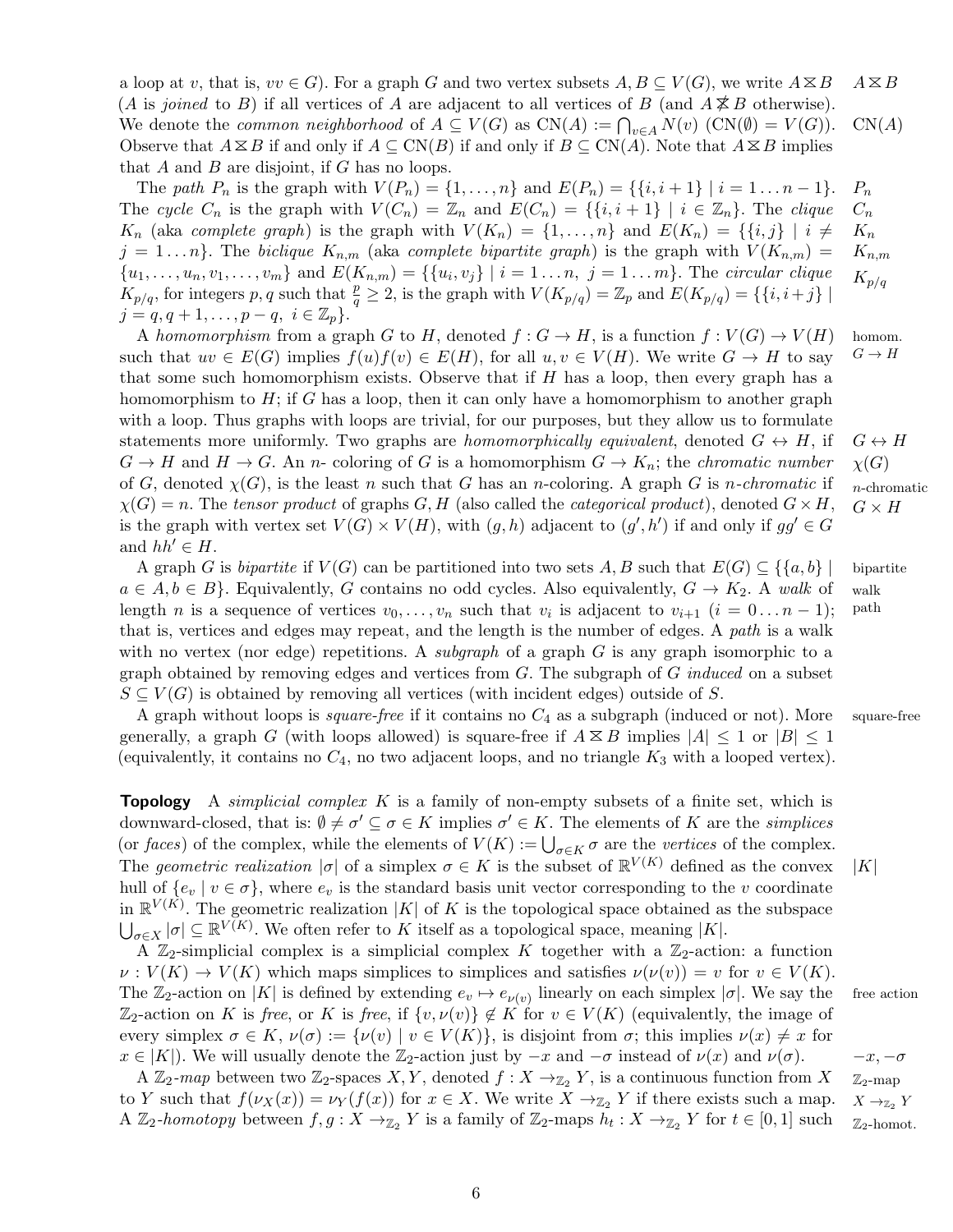that  $h_0 = f$ ,  $h_1 = g$  and such that  $(t, x) \mapsto h_t(x)$  is continuous, as a map from  $[0, 1] \times X$  to Y. We say that f, g are  $\mathbb{Z}_2$ -homotopic if such a homotopy exists. We say that two  $\mathbb{Z}_2$ -spaces  $X, Y$  are  $X \simeq_{\mathbb{Z}_2} Y$  $\mathbb{Z}_2$ -homotopy equivalent, denoted  $X \simeq_{\mathbb{Z}_2} Y$ , if there are  $\mathbb{Z}_2$ -maps  $f : X \to_{\mathbb{Z}_2} Y$  and  $g : Y \to_{\mathbb{Z}_2} X$ such that  $g(f(\cdot))$  is  $\mathbb{Z}_2$ -homotopic to the identity on X and  $f(g(\cdot))$  is  $\mathbb{Z}_2$ -homotopic to the identity on Y. Both f and g are then called a  $\mathbb{Z}_2$ -homotopy equivalence. Note this is much stronger than just requiring  $X \to_{\mathbb{Z}_2} Y$  and  $Y \to_{\mathbb{Z}_2} X$ . The product  $X \times Y$  of two  $\mathbb{Z}_2$ -spaces  $X, Y$  is the product  $X \times Y$ space X, Y with  $\mathbb{Z}_2$ -action  $(x, y) \mapsto (\nu_X(x), \nu_Y(y))$ . The n-dimensional sphere is the  $\mathbb{Z}_2$ -space  $S^n$ defined as the unit sphere in  $\mathbb{R}^{n+1}$  with  $\mathbb{Z}_2$ -action  $x \mapsto -x$ .

**Box complex** The box complex Box(G) of a graph G is a simplicial complex defined as follows. If Box(G) G has isolated vertices (vertices with no neighbors), first remove all of them from  $G$ . Let the vertex set of  $Box(G)$  be  $V(G) \times \{ \circ, \bullet \}$ ; that is, for every (non-isolated) vertex  $v \in V(G)$ , the simplicial  $\circ, v^{\bullet}, v^{\circledast}$ complex has two vertices, which we denote  $v^{\circ}$  and  $v^{\bullet}$ . We will also write  $v^{\circledast}$  when  $\circledast \in \{ \circ, \bullet \}$  is clear from the context. For a set  $A \subseteq V(G)$ , we write  $A^{\circ}$  and  $A^{\bullet}$  for  $\{v^{\circ} \mid v \in A\}$  and  $\{v^{\bullet} \mid v \in A\}$ .  $A^{\circ}$  $A^\circ$ ,  $A^\bullet$ For a set  $\sigma \subseteq V(G) \times \{\circ, \bullet\}$ , we write  $\sigma_{\circ}$  and  $\sigma_{\bullet}$  for  $\{v \mid v^{\circ} \in \sigma\}$  and  $\{v \mid v^{\bullet} \in \sigma\}$ , respectively.  $\sigma_{\circ}, \sigma_{\bullet}$ (To avoid confusion, we denote simplices with small Greek letters and vertex subsets with capital Latin letters). The simplices of Box(G) are exactly those sets  $\sigma \subseteq V(G) \times \{\circ, \bullet\}$  such that  $\sigma_{\circ} \boxtimes \sigma_{\bullet}$ and both  $CN(\sigma_{\bullet})$  and  $CN(\sigma_{\bullet})$  are non-empty (in other words, the non-trivial complete bipartite subgraphs of G and their subsets). Note that if  $\sigma_{\circ} \neq \emptyset$ , then  $(\sigma_{\circ} \times {\{\circ\}}) \cup (\mathrm{CN}(\sigma_{\circ}) \times {\{\bullet\}})$  is again a simplex, containing  $\sigma$ ; similarly for  $\sigma_{\bullet}$ ; hence all maximal simplices  $\sigma$  have both  $\sigma_{\circ}$  and  $\sigma_{\bullet}$ non-empty. The  $\mathbb{Z}_2$ -action – on Box(G) is defined as  $-v^\circ = v^\bullet$  and  $-v^\bullet = v^\circ$  for each  $v \in V(G)$ . If G has no loops, then  $v^{\circ}$  is never in a simplex together with  $v^{\bullet}$ , so the  $\mathbb{Z}_2$ -action is free (the converse is also true). As mentioned in the introduction, a homomorphism  $h : G \to H$  induces a  $|h|$  $\mathbb{Z}_2$ -map  $|\text{Box}(G)| \to_{\mathbb{Z}_2} |\text{Box}(H)|$ , which we denote |h| (thus one can also think of it as a functor, into the category of  $\mathbb{Z}_2$ -spaces and  $\mathbb{Z}_2$ -maps).

**Graph functors** An operation  $\Gamma$  on graphs is a (thin) functor if  $G \to H$  implies  $\Gamma(G) \to \Gamma(H)$ , functor, for all graphs G, H. Two functors  $\Gamma, \Omega$  are called a (thin) *adjoint pair* when  $\Gamma(G) \to H$  holds if adjoint and only if  $G \to \Omega(H)$  does. In this case  $\Gamma, \Omega$  are called *left* and *right* adjoints, respectively. Note that a right adjoint functor may be a left adjoint in another pair, as is the case for the  $\Gamma_k$  functor. The graph subdivision functor  $\Lambda_k$  and powering functor  $\Gamma_k$  were defined in the introduction.

For a graph G and an integer  $\ell$ , the graph  $\Omega_{2\ell+1}(G)$  is defined as follows. Its vertices are tuples  $\Omega_k(G)$  $\bar{A} = (A_0, \ldots, A_\ell)$  of vertex subsets  $A_i \subseteq V(G)$  such that  $A_0$  is a singleton (contains exactly one vertex) and  $A_{i-1} \boxtimes A_i$  (for  $i = 1 \dots \ell$ ). Its edges are pairs  $\{\overline{A}, \overline{B}\}$  such that  $A_{i-1} \subseteq B_i$ ,  $B_{i-1} \subseteq A_i$ , and  $A_\ell \boxtimes B_\ell$  (note this implies  $A_i \boxtimes B_i$  for  $i = 0 \dots \ell$ ). We define the homomorphism  $p_k$  $p_{2\ell+1} : \Omega_{2\ell+1}(G) \to G$  as  $p_{2\ell+1}(\{\{v\}, A_1, \ldots, A_\ell\}) := v$ . We do not define  $\Omega_k(G)$  for even integers k (see [\[FT17\]](#page-20-0) for a functor  $\Omega_2$  that shares some properties).

We now list a few basic properties of these functors. For the box complex, an important property is that  $Box()$  commutes with products:<sup>[4](#page-6-0)</sup>

<span id="page-6-1"></span>**2.1 Lemma.** ([\[Cso08\]](#page-20-7))  $|\text{Box}(G)| \times |\text{Box}(H)| \simeq_{\mathbb{Z}_2} |\text{Box}(G \times H)|$ .

Similarly, any right adjoint graph functor commutes with the tensor product. We state this together with a few other simple properties. The proofs are straightforward. The applications to multiplicativity (Lemma [2.2](#page-7-0)[.\(vi\)](#page-7-3) and [2.3.](#page-7-1)[\(x\)\)](#page-7-4) have first been shown and used by Tardif [\[Tar05\]](#page-21-0); we do not use them in this paper and recall them only for reference.

<span id="page-6-0"></span><sup>&</sup>lt;sup>4</sup>As noted in [\[SZ10\]](#page-21-15), Remark 3, this follows from Theorem 9 in [\[Cso08\]](#page-20-7) saying that  $|Box(H)|$  is  $\mathbb{Z}_2$ -homotopy equivalent to the so-called *hom complex* Hom( $K_2$ , G) and from the fact that Hom( $K_2$ ,  $G \times H$ ) is isomorphic, as a  $\mathbb{Z}_2$ -simplicial complex, to  $\text{Hom}(K_2, G) \times \text{Hom}(K_2, H)$ . The isomorphism is tedious but straightforward to check from definitions. The small additional complexity in existing proofs, which show only homotopy equivalence instead of isomorphism, is due to considering posets instead of simplicial complexes.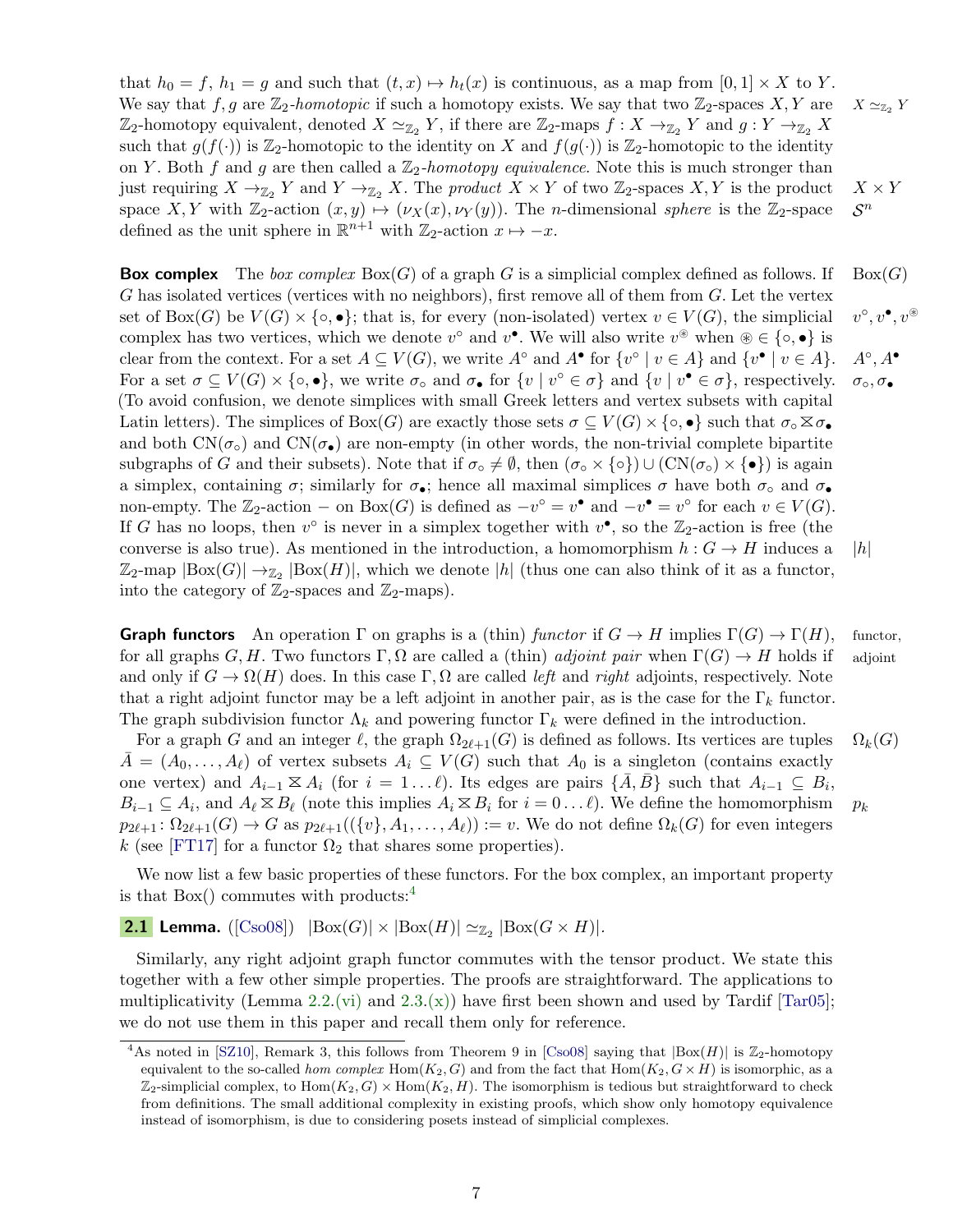<span id="page-7-0"></span>**2.2 Lemma.** Let  $G, G_1, G_2$  be any graphs. Then:

- (i)  $G_1 \times G_2 \rightarrow G_i$ , for  $i = 1, 2$ ;
- (ii)  $G \to G_1 \times G_2$  if and only if  $G \to G_1$  and  $G \to G_2$ ;
- (iii) if  $\Gamma$  is a functor, then  $\Gamma(G_1 \times G_2) \to \Gamma(G_1) \times \Gamma(G_2)$ ;
- <span id="page-7-11"></span>(iv) if  $(\Gamma, \Omega)$  is an adjoint pair of functors, then  $\Gamma(\Omega(G)) \to G \to \Omega(\Gamma(G));$
- (v) if  $\Omega$  is a right adjoint, then  $\Omega(G_1 \times G_2) \leftrightarrow \Omega(G_1) \times \Omega(G_2)$ ;
- <span id="page-7-3"></span>(vi) if  $\Omega$  is a right adjoint to a functor that is a right adjoint itself, and if K is a multiplicative graph, then  $\Omega(K)$  is multiplicative too.

We follow with a few properties more specific to  $\Lambda_k$ ,  $\Gamma_k$ , and  $\Omega_k$ . Most of these have been shown by Tardif [\[Tar05\]](#page-21-0) or by Hajiabolhassan and Taherkhani [\[Haj09;](#page-20-13) [HT10\]](#page-20-4), who also proved many properties of other compositions of these functors (which can be interpreted as "fractional powers"). As far as we know, [\(vi\)](#page-7-5) and [\(vii\)](#page-7-2) are folklore, but have not appeared earlier in the literature.

<span id="page-7-1"></span>**2.3** Lemma. Let  $G, H, K$  be graphs and let  $k, k'$  be odd integers. Then:

- <span id="page-7-6"></span>(i)  $\Lambda_k(G) \to H$  if and only if  $G \to \Gamma_k(H)$  (that is,  $(\Lambda_k, \Gamma_k)$  is an adjoint pair);
- <span id="page-7-8"></span>(ii)  $\Gamma_k(G) \to H$  if and only if  $G \to \Omega_k(H)$  (that is,  $(\Gamma_k, \Omega_k)$  is an adjoint pair);
- <span id="page-7-7"></span>(iii)  $\Lambda_k(G) \to \Lambda_{k-2}(G) \to \cdots \to \Lambda_1(G) = G = \Gamma_1(G) \to \cdots \to \Gamma_{k-2}(G) \to \Gamma_k(G);$
- <span id="page-7-9"></span> $(iv)$   $\Omega_k(G) \to \Omega_{k-2}(G) \to \cdots \to \Omega_1(G) = G;$
- <span id="page-7-10"></span> $(v) \ \Lambda_k(\Lambda_{k'}(G)) \leftrightarrow \Lambda_{k \cdot k'}(G), \ \ \Gamma_k(\Gamma_{k'}(G)) \leftrightarrow \Gamma_{k \cdot k'}(G), \ \ \text{and} \ \ \Omega_k(\Omega_{k'}(G)) \leftrightarrow \Omega_{k \cdot k'}(G);$
- <span id="page-7-5"></span>(vi)  $\Lambda_k(G) \subseteq \Omega_k(G)$ , in particular  $\Lambda_k(G) \to \Omega_k(G)$ ;
- <span id="page-7-2"></span>(vii) if G is square-free, then  $\Lambda_k(G) \leftrightarrow \Omega_k(G)$ ;
- <span id="page-7-13"></span><span id="page-7-12"></span> $(viii) \Gamma_k(\Omega_k(G)) \leftrightarrow G \leftrightarrow \Gamma_k(\Lambda_k(G));$ 
	- (ix)  $G \to H$  if and only if  $\Omega_k(G) \to \Omega_k(H)$ ;
	- (x) K is multiplicative if and only if  $\Omega_k(K)$  is.

<span id="page-7-4"></span>*Proof.* Let  $k = 2\ell + 1$ . [\(i\)](#page-7-6) and [\(iii\)](#page-7-7) follow straight from definitions. For one direction of [\(ii\),](#page-7-8) let  $f: \Gamma_k(G) \to H$ ; then a homomorphism  $G \to \Omega_k(H)$  is given by  $v \mapsto (f(N^0(v)), \ldots, f(N^{\ell}(v)))$ where  $N^{i}(v)$  is the set of vertices reachable from v by walks of length i, as one can easily check. For the other direction, let  $f: G \to \Omega_k(H)$ ; then a homomorphism  $\Gamma_k(G) \to H$  is given by mapping v to the only vertex in the first, singleton set of  $f(v) = (A_0, \ldots, A_\ell)$ .

For [\(iv\),](#page-7-9)  $(A_0, \ldots, A_{\ell-1}, A_{\ell}) \mapsto (A_0, \ldots, A_{\ell-1})$  gives the homomorphism (where  $k = 2\ell + 1$ ). For [\(v\)](#page-7-10) observe that  $\Lambda_k(\Lambda_{k'}(G)) \leftrightarrow \Lambda_{k\cdot k'}(G)$  follows from the definition. Then since  $\Gamma_{k\cdot k'}$  is a right adjoint to  $\Lambda_{k,k'}$ , which is homomorphically equivalent (when applied to any graph) to  $\Lambda_k(\Lambda_{k'}(\cdot))$ , which in turn is a left adjoint to  $\Gamma_{k'}(\Gamma_k(\cdot))$ , it follows that  $\Gamma_{k\cdot k'}(G) \leftrightarrow \Gamma_{k'}(\Gamma_k(G))$ (for all  $G, k, k'$ ). Similarly for  $\Omega_k$ .

For [\(vi\),](#page-7-5) let us define the following injective homomorphism  $\Lambda_k(G) \to \Omega_k(G)$ . For  $ab \in E(G)$ , the path of length k between a and b in  $\Lambda_k(G)$  is mapped to the following path in  $\Omega_k(G)$ . (The two vertices in the middle should be swapped when  $\frac{k}{2}$  $\frac{k}{2}$  is even). It is straightforward to check this defines an injective homomorphism in a consistent way: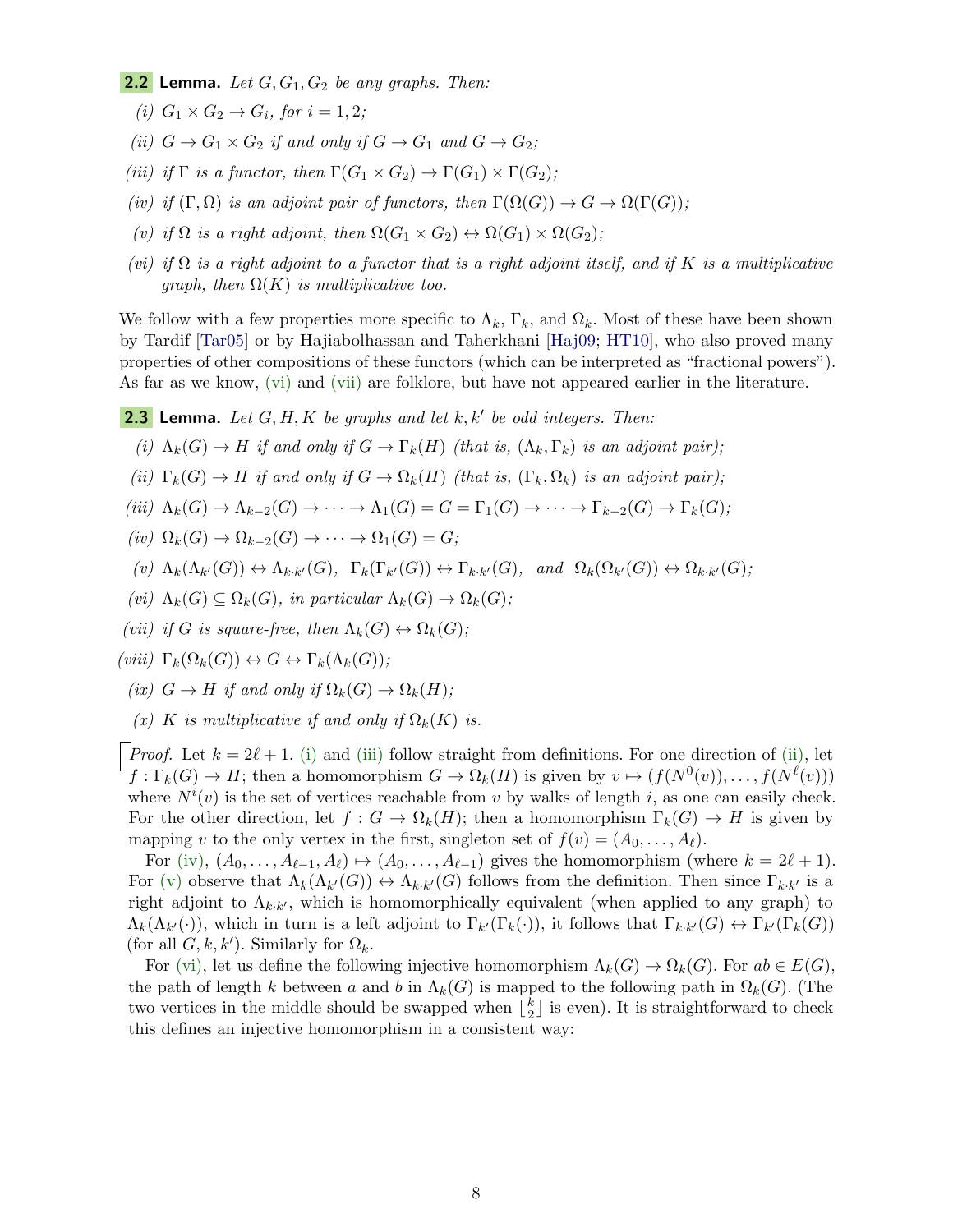$$
(\{a\}, N(a), \{a\}, N(a), \{a\}, \ldots),
$$
  
\n
$$
(\{b\}, \{a\}, N(a), \{a\}, N(a), \ldots),
$$
  
\n
$$
(\{a\}, \{b\}, \{a\}, N(a), \{a\}, \ldots),
$$
  
\n
$$
\vdots
$$
  
\n
$$
(\{b\}, \{a\}, \{b\}, \{a\}, \{b\}, \ldots), (\leftarrow)
$$
  
\n
$$
(\{a\}, \{b\}, \{a\}, \{b\}, \{a\}, \ldots), (\leftarrow)
$$
  
\n
$$
\vdots
$$
  
\n
$$
(\{b\}, \{a\}, \{b\}, N(b), \{b\}, \ldots), (\leftarrow)
$$
or vice-versa)  
\n
$$
\vdots
$$
  
\n
$$
(\{a\}, \{b\}, N(b), \{b\}, \ldots),
$$
  
\n
$$
(\{a\}, N(b), \{b\}, N(b), \ldots),
$$
  
\n
$$
(\{b\}, N(b), \{b\}, N(b), \{b\}, \ldots).
$$

To show [\(vii\),](#page-7-2) let  $k = 2\ell + 1$ . We construct  $f : \Omega_{2\ell+1}(G) \to \Lambda_{2\ell+1}(G)$  as follows. For  $\overline{A} = (A_0, \ldots, A_\ell) \in V(\Omega_{2\ell+1}(G))$  with  $A_0 = \{a\}$ , let  $j_{\overline{A}}$  be the maximum index such that  $A_i$  are singletons for  $i \leq j_{\bar{A}}$ . If  $j_{\bar{A}} = 0$ , we set  $f(\bar{A}) = a$ , otherwise let  $A_1 = \{b\}$  and we set  $f(\bar{A})$  to be the *i*-th vertex on the path between a and b (counting a as the 0-th vertex), where  $i = j_{\bar{A}}$  if  $j_{\bar{A}}$ is even, while  $i = 2\ell + 1 - j_{\bar{A}}$  if  $j_{\bar{A}}$  is odd.

Let  $\overline{A}, \overline{B}$  be adjacent in  $\Omega_{2\ell+1}(G)$ . Since  $A_{\ell} \boxtimes B_{\ell}$  and G is square-free, one of  $A_{\ell}, B_{\ell}$  must be of size at most 1. Assume without loss of generality that  $|A_\ell| \leq 1$  (otherwise swap  $\overline{A}$  and  $\overline{B}$ ). Since  $A_\ell \supseteq B_{\ell-1} \supseteq A_{\ell-2} \supseteq \ldots$  is a sequence of containments ending in a singleton  $A_0$  or  $B_0$ , all these containments are equalities. Let us also assume that  $\ell$  is odd (the proof is the same with  $\ell$  even). That is, the sequence ends in  $B_0$  and  $A_\ell = B_{\ell-1} = A_{\ell-2} = \cdots = B_0$  is a singleton. Let  $B_0 = \{b\}$ and  $A_0 = \{a\}$ . Consider the sequence  $A_0 \subseteq B_1 \subseteq A_2 \subseteq \cdots \subseteq B_\ell$  and let j be the maximum index such that the j-th set of this sequence is a singleton, and hence equal to  $A_0 = \{a\}$ , as well as to all the sets in between. Then, since the next sets in the sequence (if there are any) are not singletons, we have  $j_{\bar{A}} = j$  and  $j_{\bar{B}} = j + 1$  or vice versa (depending on the parity of j), unless  $j = \ell$ , in which case  $j_{\bar{A}} = j_{\bar{B}} = \ell$ . It each case, it is easily checked that  $f(A)$  and  $f(B)$  are adjacent in  $\Lambda_{2\ell+1}(G)$ .

Observe that [\(vi\)](#page-7-5) implies  $\Lambda_k(G) \to \Omega_k(G)$ , which by adjointness is equivalent to  $G \to \Gamma_k(\Omega_k(G))$ and to  $\Gamma_k(\Lambda_k(G)) \to G$ . This, together with Lemma [2.2](#page-7-0)[.\(iv\),](#page-7-11) implies [\(viii\).](#page-7-12) Applying  $\Gamma_k$  to both sides of the assumption  $\Omega_k(G) \to \Omega_k(H)$  thus yields the non-trivial direction of [\(ix\).](#page-7-13)

For [\(x\),](#page-7-4) one direction follows from Lemma [2.2.](#page-7-0)[\(vi\).](#page-7-3) For the other, suppose  $\Omega_k(K)$  is multiplicative. Let  $G \times H \to K$ . Then  $\Omega_k(G) \times \Omega_k(H) \to \Omega_k(G \times H) \to \Omega_k(K)$ , hence  $\Omega_k(G) \to \Omega_k(K)$  or  $\big| \Omega_k(H) \to \Omega_k(K)$ , which by [\(ix\)](#page-7-13) implies  $G \to K$  or  $H \to K$ .  $\Box$ 

# <span id="page-8-0"></span>3 Multiplicativity of graphs and spaces

### Known cases of multiplicativity

As a warm-up, let us give an elementary proof of the multiplicativity of the 0-dimensional sphere  $S^0$  (two points -1, 1 on the real line, with the  $\mathbb{Z}_2$ -action swapping them), in the following two lemmas. (The first will be crucial to the multiplicativity of  $S^1$  as well).

<span id="page-8-1"></span>**3.1 Lemma.** Let X be a  $\mathbb{Z}_2$ -space. Then  $S^1 \nrightarrow_{\mathbb{Z}_2} X$  if and only if  $X \rightarrow_{\mathbb{Z}_2} S^0$ .

*Proof.* Let  $p: S^1 \to \mathbb{Z}_2$  X be a  $\mathbb{Z}_2$ -map. Then p on one half of  $S^1$  gives a path  $p': [0,1] \to X$ from some point  $p(0) = x \in X$  to  $p(1) = -x$ . If there was a map  $f: X \to Z_2 \mathcal{S}^0$ , then each (path-)connected component of X would have to map all into  $-1$  or all into  $1 \in S^0$ , in particular  $f(x) = f(-x)$ , a contradiction.

For the other direction, assume  $S^1 \nrightarrow \mathbb{Z}_2 X$ . Then there is no path  $p: [0,1] \rightarrow X$  from a point  $x \in X$  to  $-x$ , since concatenating such a path  $t \mapsto p(t)$  with  $t \mapsto -p(t)$  gives a  $\mathbb{Z}_2$ -map  $S^1 \to_{\mathbb{Z}_2} X$ .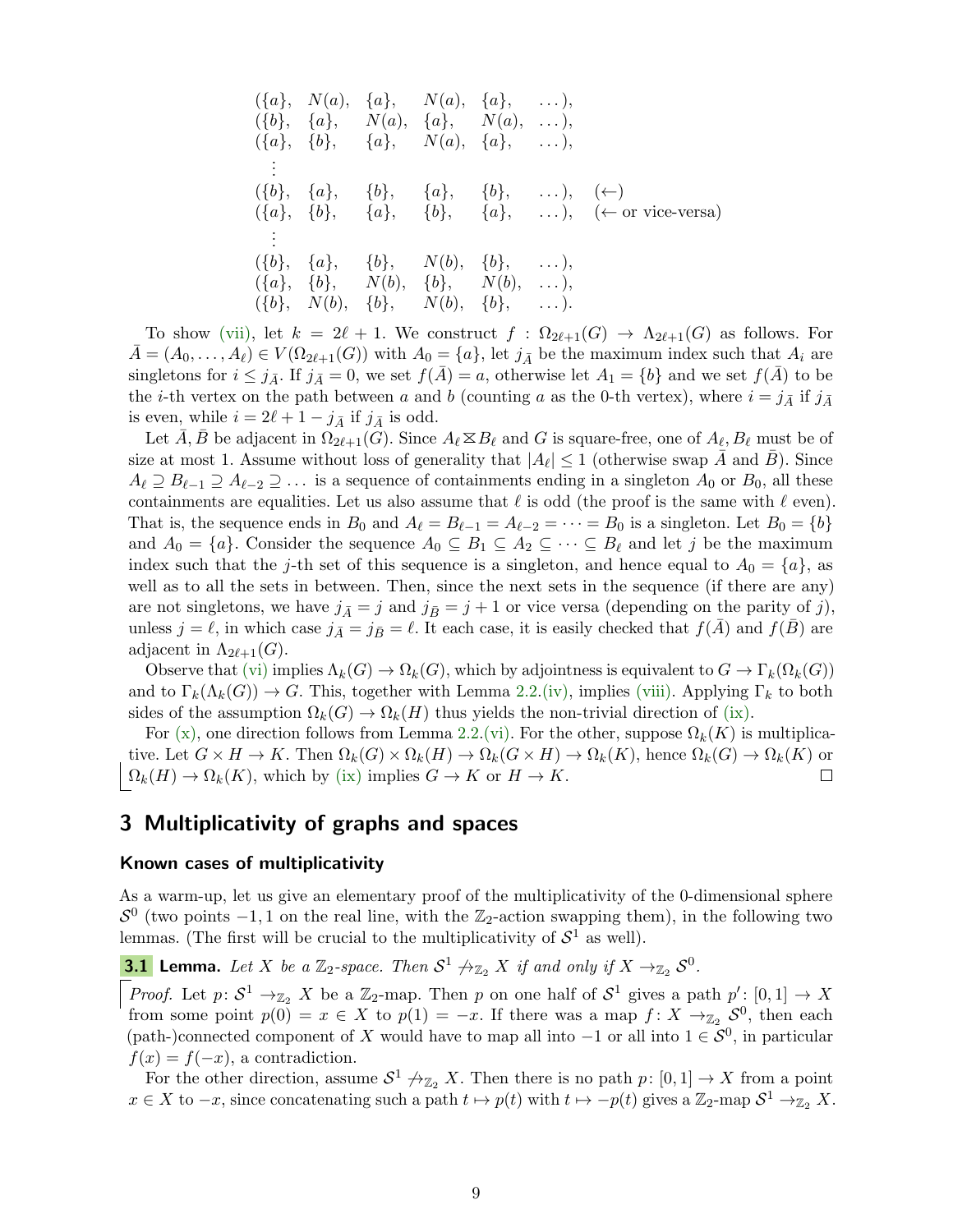Therefore, the  $\mathbb{Z}_2$ -action – matches pairs of (path-)connected components of X. We can choose a map that maps one component of each pair into  $-1$  and the other into 1, giving a  $\mathbb{Z}_2$ -map  $X \rightarrow_{\mathbb{Z}_2} S^0$ .  $\Box$ 

To translate the above proof to graphs, recall that the antipode of  $v^{\circ}$  in the box complex of a graph G (for a vertex v of G) is  $v^{\bullet}$  and observe that there is a path from  $v^{\circ}$  to  $v^{\bullet}$  in the box complex if and only if there is a walk of odd length in the graph  $G$  from  $v$  to  $v$  itself. That is, 'equivariant' circles in the box complex, represented as  $\mathbb{Z}_2$ -maps  $S^1 \to_{\mathbb{Z}_2} X$ , correspond to odd closed walks in the graph. The above lemma then corresponds to the fact that a graph has no odd closed walks (equivalently, no odd cycles) if and only if it has a homomorphism to  $K_2$  (equivalently, it is bipartite). The proof can also be made entirely analogous, by considering connected components of  $G \times K_2$ . We proceed with a proof of multiplicativity.

**3.2 Lemma.**  $S^0$  is multiplicative. That is, for any  $\mathbb{Z}_2$ -spaces  $X, Y, if X \times Y \to_{\mathbb{Z}_2} S^0$ , then  $X \to_{\mathbb{Z}_2} S^0$  or  $Y \to_{\mathbb{Z}_2} S^0$ .

*Proof.* Suppose that  $X \nrightarrow_{\mathbb{Z}_2} \mathcal{S}^0$  and  $Y \nrightarrow_{\mathbb{Z}_2} \mathcal{S}^0$ . By Lemma [3.1,](#page-8-1) there are  $\mathbb{Z}_2$ -maps  $p: \mathcal{S}^1 \rightarrow_{\mathbb{Z}_2} X$ and  $q: \mathcal{S}^1 \to_{\mathbb{Z}_2} Y$ . But then  $t \mapsto (p(t), q(t))$  is a  $\mathbb{Z}_2$ -map  $\mathcal{S}^1 \to_{\mathbb{Z}_2} X \times Y$  (since by definition of the product of  $\mathbb{Z}_2$ -spaces,  $-(p(t), q(t)) = (-p(t), -q(t)) = (p(-t), q(-t))$ . Hence  $X \times Y \nrightarrow_{\mathbb{Z}_2} S^0$ .

The multiplicativity of  $K_2$  is a simple translation of this proof: if  $G \nrightarrow K_2$  and  $H \nrightarrow K_2$ , then there are odd closed walks  $P = (P_1, \ldots, P_n)$   $(P_i \in V(G))$  in G and  $Q = (Q_1, \ldots, Q_m)$ in H. We can turn them into odd closed walks of equal length, say  $P' = P$  and  $Q' =$  $(Q_1, \ldots, Q_m, Q_{m-1}, Q_m, \ldots, Q_{m-1}, Q_m)$  if  $n \leq m$ . Thus  $((P'_1, Q'_1), (P'_2, Q'_2), \ldots)$  is an odd closed walk in  $G \times H$ , hence  $G \times H \nightharpoonup K_2$ .

After this warm-up, let us turn to the circle  $S^1$ . We first show that in the definition of multiplicativity, we can assume spaces to be path-connected.

<span id="page-9-0"></span>**3.3 Lemma.** Let Z be a non-empty  $\mathbb{Z}_2$ -space such that for any path-connected  $\mathbb{Z}_2$ -spaces  $X, Y$ ,  $X \times Y \rightarrow_{\mathbb{Z}_2} Z$  implies  $X \rightarrow_{\mathbb{Z}_2} Z$  or  $Y \rightarrow_{\mathbb{Z}_2} Z$ . Then Z is multiplicative.

*Proof.* The  $\mathbb{Z}_2$ -action on X maps each (path-connected) component into a component. Let us call components that are mapped to themselves  $\mathbb{Z}_2$ -components. Components that are not mapped to themselves are matched in pairs by the  $\mathbb{Z}_2$ -action. Every such pair of components can be trivially  $\mathbb{Z}_2$ -mapped into Z by mapping all of one component into one arbitrary point of Z and all of the other component into the  $\mathbb{Z}_2$ -image of that point. Therefore, X admits a  $\mathbb{Z}_2$ -map to Z if and only if each  $\mathbb{Z}_2$ -component of X does. Suppose  $X \nrightarrow_{\mathbb{Z}_2} Z$  and  $Y \nrightarrow_{\mathbb{Z}_2} Z$ , that is, some  $\mathbb{Z}_2$ -components X' of X and Y' of Y do not admit a  $\mathbb{Z}_2$ -map to Z. By the assumption on Z,  $X \times Y \supseteq X' \times Y' \nrightarrow Z_2 Z$ . Hence Z is multiplicative.  $\Box$ 

<span id="page-9-1"></span>**3.4 Lemma.**  $S^1$  is multiplicative. That is, for any  $\mathbb{Z}_2$ -spaces  $X, Y, if X \times Y \to_{\mathbb{Z}_2} S^1$ , then  $X \to_{\mathbb{Z}_2} S^1$  or  $Y \to_{\mathbb{Z}_2} S^1$ .

*Proof.* Let  $f: X \times Y \to \mathbb{Z}_2 S^1$  be a  $\mathbb{Z}_2$  map (that is,  $-f(x, y) = f(-x, -y)$  for all  $x \in X, y \in Y$ ). By Lemma [3.3](#page-9-0) we can assume that X and Y are (path-)connected. Fix arbitrary points  $x_0 \in$  $X, y_0 \in Y$ .

Consider any  $\mathbb{Z}_2$ -maps  $p: \mathcal{S}^1 \to_{\mathbb{Z}_2} X$  and  $q: \mathcal{S}^1 \to_{\mathbb{Z}_2} Y$  starting (and ending) at  $x_0$  and  $y_0$ , respectively. For  $t \in S^1$ , let  $p'(t) := f(p(t), y_0)$  and  $q'(t) := f(x_0, q(t))$ . The functions  $p', q'$ are continuous maps from  $S^1$  to  $S^1$  (not necessarily  $\mathbb{Z}_2$ -maps). Since the concatenation of the path  $p(t)$  with the constant path  $t \mapsto x_0$  is homotopic to  $p(t)$  (and similarly for  $q(t)$  and  $y_0$ ), the concatenation of the paths  $t \mapsto (p(t), y_0)$  and  $t \mapsto (x_0, q(t))$  in  $X \times Y$  is homotopic to  $t \mapsto (p(t), q(t))$ . Therefore the concatenation of  $p'(t) = f(p(t), y_0)$  and  $q'(t) = f(x_0, q(t))$  is homotopic to  $t \mapsto f(p(t), q(t))$ . Thus the winding numbers of p' and q' sum to the winding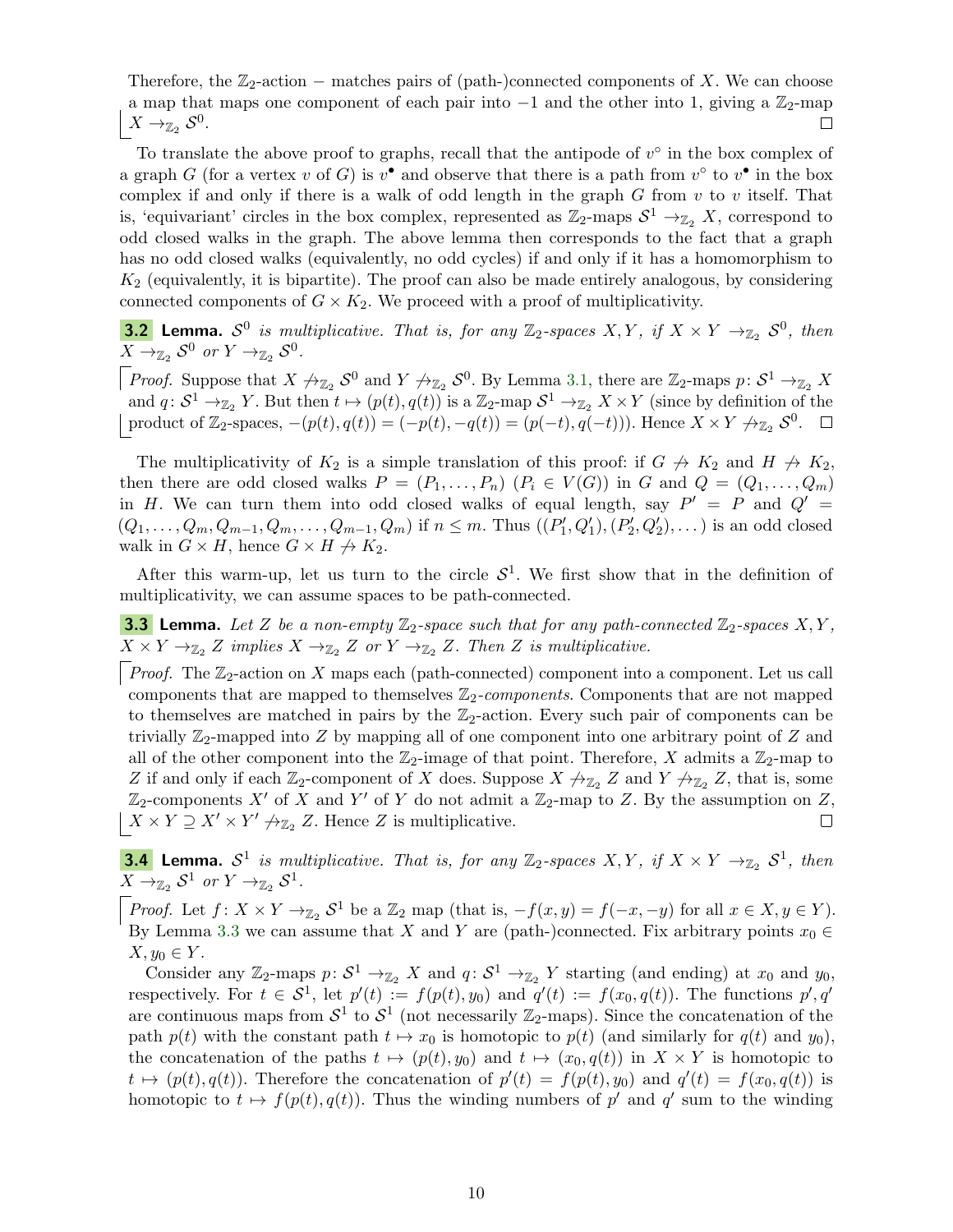number of  $t \mapsto f(p(t), q(t))$ . The latter is a Z<sub>2</sub>-map (because f, p, q are) and hence has odd winding number. Therefore exactly one of the winding numbers of  $p'$  and  $q'$  is odd. Without loss of generality suppose the winding number of  $p'$  is odd and the winding number of  $q'$  is even. Then the winding number of p' is odd for any choice of  $p: S^1 \to Z_2 X$  starting and ending at  $x_0$ , as we can keep the choice of  $q, q'$  unchanged (with even winding number).

The same holds for every  $p: \mathcal{S}^1 \to \mathbb{Z}_2$  X which does not start and end at  $x_0$ , since p is then homotopic to a  $\mathbb{Z}_2$ -map that does. (Namely, by path-connectedness of X, there is some path s from the endpoint x of p to  $x_0$ ; let r denote the first half of p – a path from x to –x; let  $s^{-1}$ denote the path s reversed and let  $-s$  be its  $\mathbb{Z}_2$ -image; then p is homotopic to the concatenation of  $s^{-1}, r, -s, -s^{-1}, -r, s$ ). The homotopy preserves the (odd) winding number of p'.

For any  $p: \mathcal{S}^1 \to_{\mathbb{Z}_2} X$ , since the winding number of  $p'$  is odd, there is a point  $t \in \mathcal{S}^1$  such that  $p'(-t) = -p'(t)$ . That is  $f(p(-t), y_0) = -f(p(t), y_0)$ . Let us call a point  $x \in X$  a coincidence point if  $f(x, y_0) = -f(-x, y_0)$  (equivalently,  $f(x, y_0) = f(x, -y_0)$ ). Let  $X' \subseteq X$  be the set of coincidence points (observe that if  $x \in X'$ , then  $-x \in X'$  as well). Then we know that there is no  $\mathbb{Z}_2$ -map  $p: \mathcal{S}^1 \to_{\mathbb{Z}_2} X \setminus X'$ . Therefore, there is a  $\mathbb{Z}_2$ -map  $h: X \setminus X' \to \mathcal{S}^0$ . We can then define a  $\mathbb{Z}_2$ -map from X to  $S^1$  as follows: if  $x \in X \setminus X'$ , we map x to  $f(x, -y_0)$  or to  $f(x, y_0)$ depending on  $h(x) \in \{-1, 1\}$ ; otherwise, if  $x \in X'$ , we map x to  $f(x, y_0) = f(x, -y_0)$ . This is easily checked to give a  $\mathbb{Z}_2$ -map from X to  $S^1$ .  $\Box$ 

The proof of the multiplicativity of  $K_3$  by El-Zahar and Sauer [\[ES85\]](#page-20-11), its generalization to odd cycles by Häggkvist et al. [Häg+88], and especially its reformulation and generalization to circular cliques  $K_{p/q}$  (with  $2 < p/q < 4$ ) given in [\[Wro17\]](#page-21-14), largely follows the steps of the above proof of Lemma [3.4.](#page-9-1) An invariant on odd cycles is considered, which turns out to be exactly the winding number assigned as above to the corresponding map  $S^1 \to Z_2$  |Box(G)|. One then proves that all odd cycles on one side of the product must have an odd invariant, which implies that certain coincidence points must exist on every such cycle (this part can be done just as above, purely topologically, in the box complex). If those coincidence points occur on vertices of the box complex (corresponding to vertices of the graph), as opposed to some general position on edges or larger simplices, then they can be temporarily removed to conclude a homomorphism just as above. The only additional step is thus showing that the coincidence points can be assumed to lie on vertices, which is indeed true and not hard to show for  $K_3$  and odd cycles. However, for circular cliques a certain relaxation of this notion is necessary (but still possible, see [\[Wro17\]](#page-21-14)), while for other graphs G with  $|\text{Box}(G)| \simeq_{\mathbb{Z}_2} S^1$  we do not know whether this approach can work at all, indeed we do not know whether all such graphs are multiplicative.

The multiplicativity of square-free graphs shown in [\[Wro17\]](#page-21-14) corresponds to the multiplicativity of 1-dimensional  $\mathbb{Z}_2$ -spaces with free  $\mathbb{Z}_2$ -action, that is, those coming from simplicial complexes with no simplices of size larger than 2. However, all such spaces can be shown to admit a  $\mathbb{Z}_2$ -map to  $S^1$  (by taking a spanning tree of the quotient by the  $\mathbb{Z}_2$ -action, contracting its two preimages to points and mapping the remaining edges appropriately). Because of that, their multiplicativity easily follows from that of  $S^1$ . (Indeed, either they admit a  $\mathbb{Z}_2$ -map from  $S^1$  as well, in which case they are essentially equivalent to  $S^1$ , as far as multiplicativity is concerned; or they do not, in which case they admit a homomorphism to  $S^0$  by Lemma [3.1](#page-8-1) and from  $S^0$ , unless empty). This reasoning does not extend to the combinatorial setting, unfortunately. The proof in [\[Wro17\]](#page-21-14) instead uses some stronger topological properties, essentially allowing to lift a map to a covering space which is then contracted. The translation to graphs, using homomorphisms instead of on  $\mathbb{Z}_2$ -maps, is considerably more technical than for  $S^1$ .

#### Obstacles and non-tidy spaces

When attempting to generalize the above proofs to higher dimensional spheres, even just to  $S^2$ , while some steps do extend (the arguments on the parity of winding numbers, in particular), there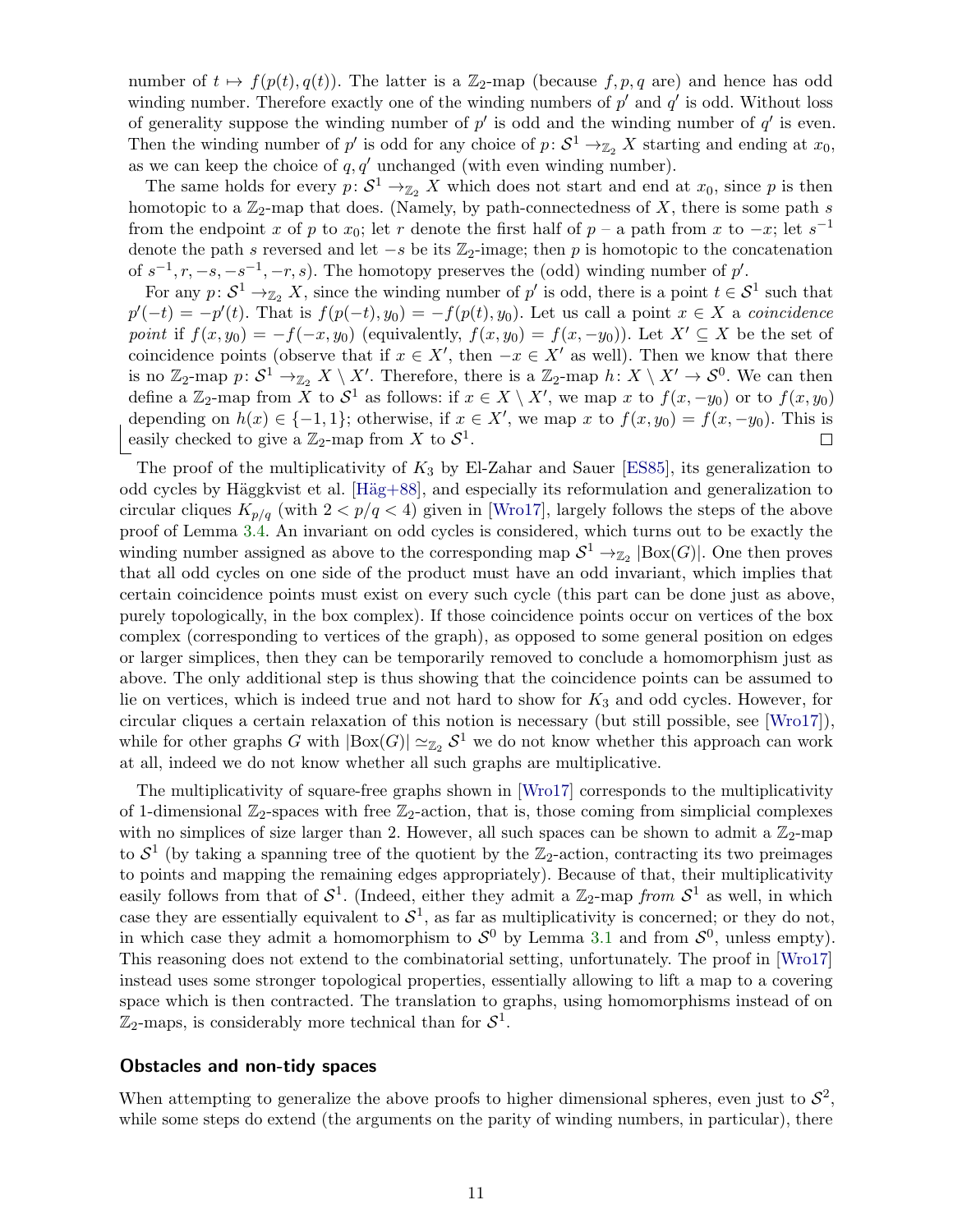are nevertheless substantial obstacles. Perhaps the most important is the fact that Lemma [3.1](#page-8-1) becomes false: there are  $\mathbb{Z}_2$ -spaces X such that  $S^2 \nrightarrow \mathbb{Z}_2 X$ , but  $X \nrightarrow \mathbb{Z}_2 S^1$ .

This gap can in fact get much worse. Consider the following two parameters of a  $\mathbb{Z}_2$ -space X. The *coindex* coind(X) is the largest n such that  $S^n \to Z_2 X$ . The *index* is the least n such that ind  $X \to_{\mathbb{Z}_2} S^n$ . The Borsuk-Ulam theorem states that  $\text{coind}(X) \leq \text{ind}(X)$ . These parameters are coind analogous to the clique number  $\omega(G)$  (the size of the largest clique subgraph) and the chromatic number  $\chi(G)$  of a graph G. In fact:

$$
\omega(G) \leq \operatorname{coind}(|\mathrm{Box}(G)|) + 2 \leq \operatorname{ind}(|\mathrm{Box}(G)|) + 2 \leq \chi(G).
$$

Spaces where the coindex is strictly smaller than the index are called *non-tidy* (see [\[Mat08\]](#page-21-6), p. 100). Lemma [3.1](#page-8-1) states that the coindex is 0 if and only if the index is 0, so non-tidy spaces are counter-examples to its generalization, and thus a significant problem when attempting to extend known cases of Hedetniemi's conjecture. Moreover, Conjecture [1.6](#page-4-2) is equivalent to the statement that, for all  $\mathbb{Z}_2$ -spaces  $X, Y$ :

$$
ind(X \times Y) = min(ind(X), ind(Y)).
$$

Since the inequality  $\text{ind}(X \times Y) \le \min(\text{ind}(X), \text{ind}(Y))$  is trivial and since  $X \to_{\mathbb{Z}_2} Y$  easily implies the other direction, any counter-example to Conjecture [1.6](#page-4-2) must satisfy  $X \nrightarrow_{\mathbb{Z}_2} Y$  and  $Y \nrightarrow_{\mathbb{Z}_2} X$ . Since coind $(X) \geq \text{ind}(Y)$  implies  $Y \to_{\mathbb{Z}_2} S^{\text{ind}(Y)} \to_{\mathbb{Z}_2} X$ , any counter-example to Conjecture [1.6](#page-4-2) must involve a non-tidy space.

Non-tidy spaces are not so easy to come by, at least for a combinatorialist, but a few examples are known. The following (and others: Stiefel manifolds, constructions using the Hopf map) are discussed in more detail in Matoušek's book [\[Mat08\]](#page-21-6) and in Chapter 3 of Csorba's thesis [\[Cso05\]](#page-20-14) devoted to the topic. The simplest is perhaps the torus with two holes (that is, the 2-dimensional orientable surface of genus 2, with  $\mathbb{Z}_2$ -action  $x \mapsto -x$  in a symmetric embedding in  $\mathbb{R}^3$ , i.e., swapping the holes) which has coindex 1 and index 2, that is,  $S^2 \nrightarrow Z_2 X$ , but  $X \nrightarrow Z_2 S^1$ . Real projective spaces (with an appropriate  $\mathbb{Z}_2$ -action) provide examples with the worst possible gap: they have coindex 1 and arbitrarily high index, that is,  $S^2 \nrightarrow_{\mathbb{Z}_2} X$ , but  $X \nrightarrow_{\mathbb{Z}_2} S^n$ , for an arbitrarily high n (the index has been computed by Stolz [\[Sto89\]](#page-21-16), see also an exposition in [\[Pfi95\]](#page-21-17)). Matsushita [\[Mat17b\]](#page-21-18) proved an even stronger example where not only the index is arbitrarily high, but so is a cohomological lower bound of it; his proof also uses considerably fewer tools of algebraic topology.

The dual to Conjecture [1.6,](#page-4-2) namely  $\text{coind}(X \times Y) = \min(\text{coind}(X), \text{coind}(Y))$ , has been considered by Simonyi and Zsbán [\[SZ10\]](#page-21-15). This statement is trivial in topology, that is,  $S^n \to_{\mathbb{Z}_2}$  $X \times Y$  if and only if  $S^n \to_{\mathbb{Z}_2} X$  and  $S^n \to_{\mathbb{Z}_2} Y$ . However, they showed that coind  $|\text{Box}(G \times H)|$  =  $\min(\text{coind }|\text{Box}(G)|, \text{coind }|\text{Box}(H)|)$  (without resorting to  $|\text{Box}(G)| \times |\text{Box}(H)| \simeq_{\mathbb{Z}_2} |\text{Box}(G \times H)|$ ), which implies that Hedetniemi's conjecture is true on all graphs for which the topological bound on the chromatic number coind( $|Box(G)|$ ) + 2  $\leq \chi(G)$  is tight. Conjecture [1.6](#page-4-2) would imply that tightness of the bound ind( $|Box(G)|$ ) + 2 would suffice.

In topological literature on the index (see e.g. [\[Yan54;](#page-21-19) [Yan55;](#page-21-20) [CF60;](#page-20-15) [CF62;](#page-20-16) [Ucc72;](#page-21-21) [Tan03\]](#page-21-22)),  $\mathbb{Z}_{2}$ maps are usually called equivariant maps. The names 'coindex' and 'index' are usually swapped with respect to their usage in (topological) combinatorics. The index has also been called the B-index, level, genus. Nevertheless, the only mention of the index of products of spaces seems to be [\[Kau13\]](#page-20-17).

We note that the index has important applications in algebra, see [\[DLP80;](#page-20-18) [DL84\]](#page-20-19); Dai and Lam proved a crucial connection and stated a question  $[DL84, (11.2)]$  about tensor products of commutative R-algebras that is closely related, via this connection, to Conjecture [1.6.](#page-4-2) The level  $s(A)$  of an algebra A is the least n such that  $-1$  can be represented as the sum of n squares:  $-1 = a_1^2 + \cdots + a_n^2$  for some  $a_i \in A$ . The question is whether  $s(A \otimes_{\mathbb{R}} B) = \min(s(A), s(B))$ , for all commutative  $\mathbb{R}$ -affine algebras A, B. As far as we know, this question has not been explored further.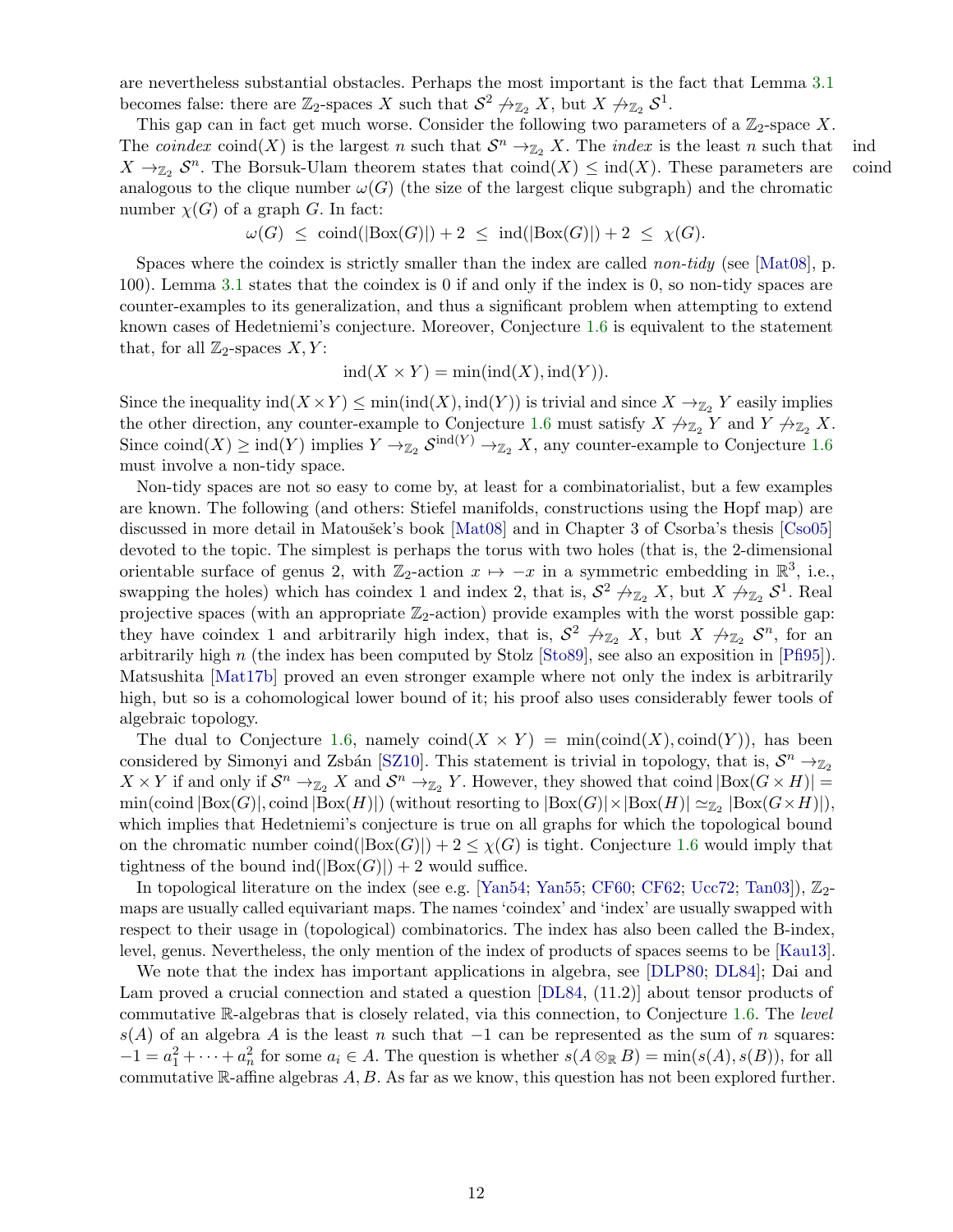#### Open questions

For a topologist, the main question stemming from this work is of course Conjecture [1.6.](#page-4-2) Even though we state it as a conjecture, we have no serious reason to believe it to be true. In fact so little is known that any partial result would be interesting. In particular, is  $S^2$ , or really any non-1-dimensional  $\mathbb{Z}_2$ -space, multiplicative? An example of a  $\mathbb{Z}_2$ -space that is not multiplicative is  $X \times Y$  for any X, Y such that  $X \nrightarrow_{\mathbb{Z}_2} Y$  and  $Y \nrightarrow_{\mathbb{Z}_2} X$ ; can any other examples be given? As far as we know, it could even turn out that known non-tidy spaces provide relatively simple counter-examples to Conjecture [1.6](#page-4-2) and hence to Hedetniemi's conjecture. Can one compute the index of some non-trivial products involving non-tidy spaces? How about some subspaces of the space of maps from  $S^2$  to  $S^2$ ?

Closer to combinatorics, we ask how close can the connection with topology be. Is every graph K with  $|\text{Box}(K)| \simeq_{\mathbb{Z}_2} S^1$  multiplicative? All known examples suggest so, but very little is known on graphs that are not multiplicative, so any new method for disproving multiplicativity would be interesting. Beside taking  $K = G \times H$  for graphs such that  $G \nrightarrow H$  and  $H \nrightarrow G$ , the only construction known to the author comes from Kneser graphs, see [\[TZ02\]](#page-21-23).

Finally, do other functors have similar properties to  $\Omega_k$ , in particular do all "adjoint fractional" powers" of the form  $\Gamma_\ell(\Omega_k(\cdot))$  with  $l < k$  preserve the homotopy type (as in the Equivalence Theorem [1.1\)](#page-2-1)? How about right adjoints to the arc graph construction? Can the properties be derived from more general principles?

# <span id="page-12-0"></span>4 Proof of Theorem [1.5](#page-4-3) and Theorem [1.7](#page-4-1)

We show how the Theorem [1.5,](#page-4-3) restated here, easily follows from the Equivalence, Approximation and Universality Theorems. (Recall that a  $\mathbb{Z}_2$ -space Z is *multiplicative* if  $X \times Y \to_{\mathbb{Z}_2} Z$  implies  $X \to_{\mathbb{Z}_2} Z$  or  $Y \to_{\mathbb{Z}_2} Z$  for any  $\mathbb{Z}_2$ -spaces  $X, Y$ .)

**4.1 Theorem.** Let K be a multiplicative graph. Then  $|Box(K)|$  is multiplicative.

*Proof.* Let X, Y, be finite simplicial  $\mathbb{Z}_2$ -spaces such that  $X \times Y \to_{\mathbb{Z}_2} |\text{Box}(K)|$ . By the Universality Theorem [1.3,](#page-2-3) there are graphs  $G, H$  such that  $X \simeq_{\mathbb{Z}_2} |\text{Box}(G)|$  and  $Y \simeq_{\mathbb{Z}_2} |\text{Box}(H)|$ . Thus:

$$
|\text{Box}(G \times H)| \stackrel{\text{Lem 2.1}}{\simeq} |\text{Box}(G)| \times |\text{Box}(H)| \simeq_{\mathbb{Z}_2} X \times Y \to_{\mathbb{Z}_2} |\text{Box}(K)|.
$$

By the Approximation Theorem [1.2,](#page-2-2) there is an odd integer k such that  $\Omega_k(G) \times \Omega_k(H) \stackrel{\text{Lem }2.2}{\leftrightarrow}$  $\Omega_k(G) \times \Omega_k(H) \stackrel{\text{Lem }2.2}{\leftrightarrow}$  $\Omega_k(G) \times \Omega_k(H) \stackrel{\text{Lem }2.2}{\leftrightarrow}$  $\Omega_k(G \times H) \to K$ . By definition of multiplicativity of K, we have  $\Omega_k(G) \to K$  or  $\Omega_k(H) \to K$ , hence by the other direction of the Approximation Theorem [1.2,](#page-2-2)  $X \simeq_{\mathbb{Z}_2} |\text{Box}(G)| \to_{\mathbb{Z}_2} |\text{Box}(K)|$ or  $Y \simeq_{\mathbb{Z}_2} |\text{Box}(H)| \to_{\mathbb{Z}_2} |\text{Box}(K)|.$ П

The proof of Theorem [1.7,](#page-4-1) restated next, is similarly straightforward.

**4.2** Theorem. Let Z be a  $\mathbb{Z}_2$ -space and let K be a graph such that  $Z \simeq_{\mathbb{Z}_2} |\text{Box}(K)|$ . Then Z is multiplicative if and only if for all graphs G, H the following holds: if  $G \times H \to K$ , then for some odd k,  $\Omega_k(G) \to K$  or  $\Omega_k(H) \to K$ .

*Proof.* For one direction, let K be a graph such that  $|Box(K)|$  is a multiplicative  $\mathbb{Z}_2$ -space. Let  $G, H$  be graphs and suppose that  $G \times H \to K$ . Then

$$
|\mathrm{Box}(G)| \times |\mathrm{Box}(H)| \stackrel{\mathrm{Lem 2.1}}{\simeq_{\mathbb{Z}_2}} |\mathrm{Box}(G \times H)| \to_{\mathbb{Z}_2} |\mathrm{Box}(K)|
$$

By the multiplicativity of  $|\text{Box}(K)|$ , we have  $|\text{Box}(G)| \to_{\mathbb{Z}_2} |\text{Box}(K)|$ , which by the Approximation Theorem [1.2](#page-2-2) implies that  $\Omega_k(G) \to K$  for some odd integer k (or the same for H).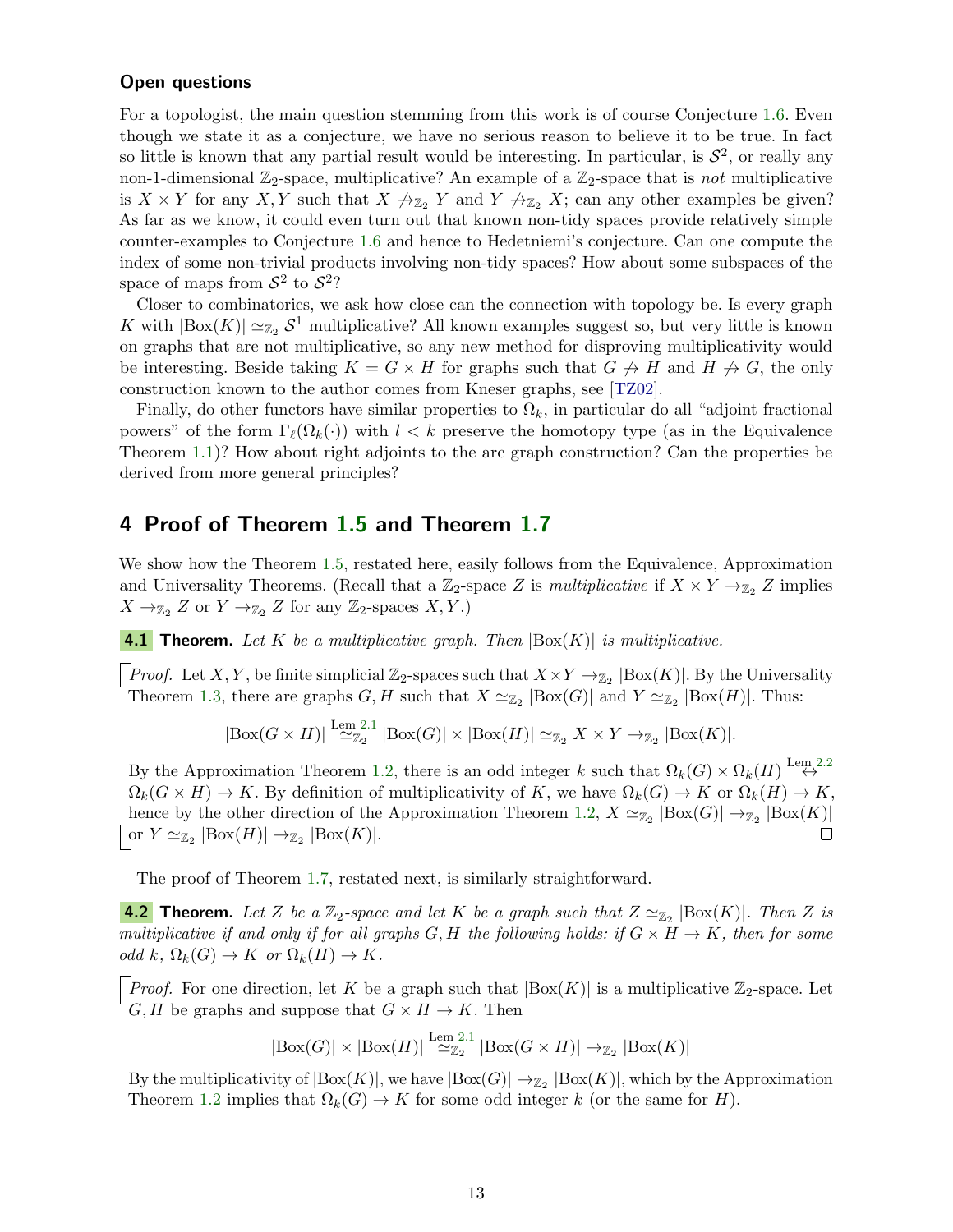For the other direction, suppose K has the property that for all graphs  $G, H, G \times H \rightarrow K$ implies  $\Omega_k(G) \to K$  or  $\Omega_k(H) \to K$  for some odd k. To show that  $|\text{Box}(K)|$  is a multiplicative space, let X, Y be any  $\mathbb{Z}_2$ -spaces such that  $X \times Y \to_{\mathbb{Z}_2} |\text{Box}(K)|$ . By the Universality Theorem [1.3,](#page-2-3) there are graphs G, H such that  $|Box(G)| \simeq_{\mathbb{Z}_2} X$  and  $|Box(H)| \simeq_{\mathbb{Z}_2} Y$ . Then

$$
|\mathrm{Box}(G \times H)| \stackrel{\mathrm{Lem 2.1}}{\simeq} |\mathrm{Box}(G)| \times |\mathrm{Box}(H)| \to_{\mathbb{Z}_2} |\mathrm{Box}(K)|
$$

Hence by the Approximation Theorem [1.2,](#page-2-2) there is an odd integer  $k$  such that

$$
\Omega_k(G) \times \Omega_k(H) \stackrel{\text{Lem }2.2}{\leftrightarrow} \Omega_k(G \times H) \to K
$$

By the property of K, there is an odd integer k' such that  $\Omega_{k'}(\Omega_k(G)) \to K$  (or the same for  $H$ ). By the Approximation Theorem [1.2](#page-2-2) and the Equivalence Theorem [1.1,](#page-2-1) this implies  $X \simeq_{\mathbb{Z}_2} |\text{Box}(G)| \simeq_{\mathbb{Z}_2} |\text{Box}(\Omega_{k \cdot k'}(G))| \to_{\mathbb{Z}_2} |\text{Box}(K)| \simeq_{\mathbb{Z}_2} Z \text{ (or } Y \to_{\mathbb{Z}_2} Z).$  $\Box$ 

# <span id="page-13-0"></span>5 Proof of the Equivalence Theorem [1.1](#page-2-1)

Throughout this section we assume that G is a graph without loops (hence so is  $\Omega_{2k+1}(G)$ ). The goal of this section is to show Theorem [1.1,](#page-2-1) in particular that  $|Box(G)|$  and  $|Box(\Omega_{2k+1}(G))|$  are  $\mathbb{Z}_2$ -homotopy equivalent, for all k. Following ideas of Csorba [\[Cso08\]](#page-20-7), we use basics of Discrete Morse Theory, a framework introduced by Forman [\[For98\]](#page-20-20) which allows to show homotopy equivalence in a very combinatorial way. We refer to [\[For02\]](#page-20-21) for an introduction and [\[Koz08\]](#page-21-24) for an in depth coverage.

Let us introduce the required notions. We denote the symmetric difference of two simplices as  $\sigma \wedge \tau$  $\sigma \Delta \tau$ . We will construct homotopy equivalences by composing a sequence of small steps. If K is a simplicial complex with a simplex  $\tau$  such that there is a unique simplex  $\sigma \neq \tau$  in K containing collapse  $\tau$ , then it is not hard to show that  $|K \setminus {\tau, \sigma}|$  is homotopy equivalent to  $|K|$  (and the inclusion map gives one side of a homotopy equivalence); this is called an *elementary collapse*. If  $K'$  can be obtained from K by a sequence of elementary collapses, we say that K collapses to K'. If  $K'$ be obtained from  $K$  by a sequence of elementary collapses and expansions (operations inverse to homot. eq. elementary collapses), we say that  $K'$  is *simple homotopy equivalent* to K (Whitehead showed that this notion is slightly stronger than just homotopy equivalence, see [\[Coh73\]](#page-20-22)). The definitions are naturally extended to free  $\mathbb{Z}_2$ -simplicial complexes (where elementary collapses have to be performed in pair:  $\tau, \sigma$  are removed together with their  $\mathbb{Z}_2$ -image  $-\tau, -\sigma$ ).

A sequence of elementary collapses can be described more concisely using matchings. For a simplicial complex K and a subcomplex K', a matching is a bijective function  $\mu$  on the set of matching simplices  $K \setminus K'$  such that  $\mu \circ \mu = id$ , for each  $\sigma \in K \setminus K'$ ,  $\mu(\sigma)$  contains or is contained in  $\sigma$ , and  $|\sigma \Delta \mu(\sigma)| = 1$ . It is a  $\mathbb{Z}_2$ -matching if  $\mu(-\sigma) = -\mu(\sigma)$  (the  $\mathbb{Z}_2$ -action applied element-wise). Since all of the simplices of  $K \setminus K'$  are matched into pairs, we can try to order them into a sequence of elementary collapses. The necessary and sufficient condition turns out to be the following. A matching is *acyclic* if there is no sequence of containments of the following form (for  $n \geq 2$  acyclic pair-wise different  $\sigma_i$  in  $K \setminus K'$ :

<span id="page-13-1"></span>
$$
\sigma_1 \stackrel{\mu(\sigma_1)}{\diamond} \circlearrowright_{\sigma_2} \stackrel{\mu(\sigma_2)}{\diamond} \circlearrowleft \cdots \stackrel{\mu(\sigma_n)}{\diamond} \circlearrowright_{\sigma_1} \qquad (*)
$$

With those definitions, we can state the basic theorem of Discrete Morse Theory (we note this is only the simplest version of the statement, but we will not need anything more; the  $\mathbb{Z}_2$  variant was stated in [\[Cso08,](#page-20-7) Remark 7], we give a proof for completeness):

<span id="page-13-2"></span>**5.1 Theorem.** Let K be a free  $\mathbb{Z}_2$ -simplicial complex and K' a  $\mathbb{Z}_2$ -subcomplex. If there is an acyclic  $\mathbb{Z}_2$ -matching on the set of simplices  $K \setminus K'$ , then  $K \mathbb{Z}_2$ -collapses to  $K'$ . In particular, the inclusion map  $K' \hookrightarrow K$  is a  $\mathbb{Z}_2$ -homotopy equivalence.

simple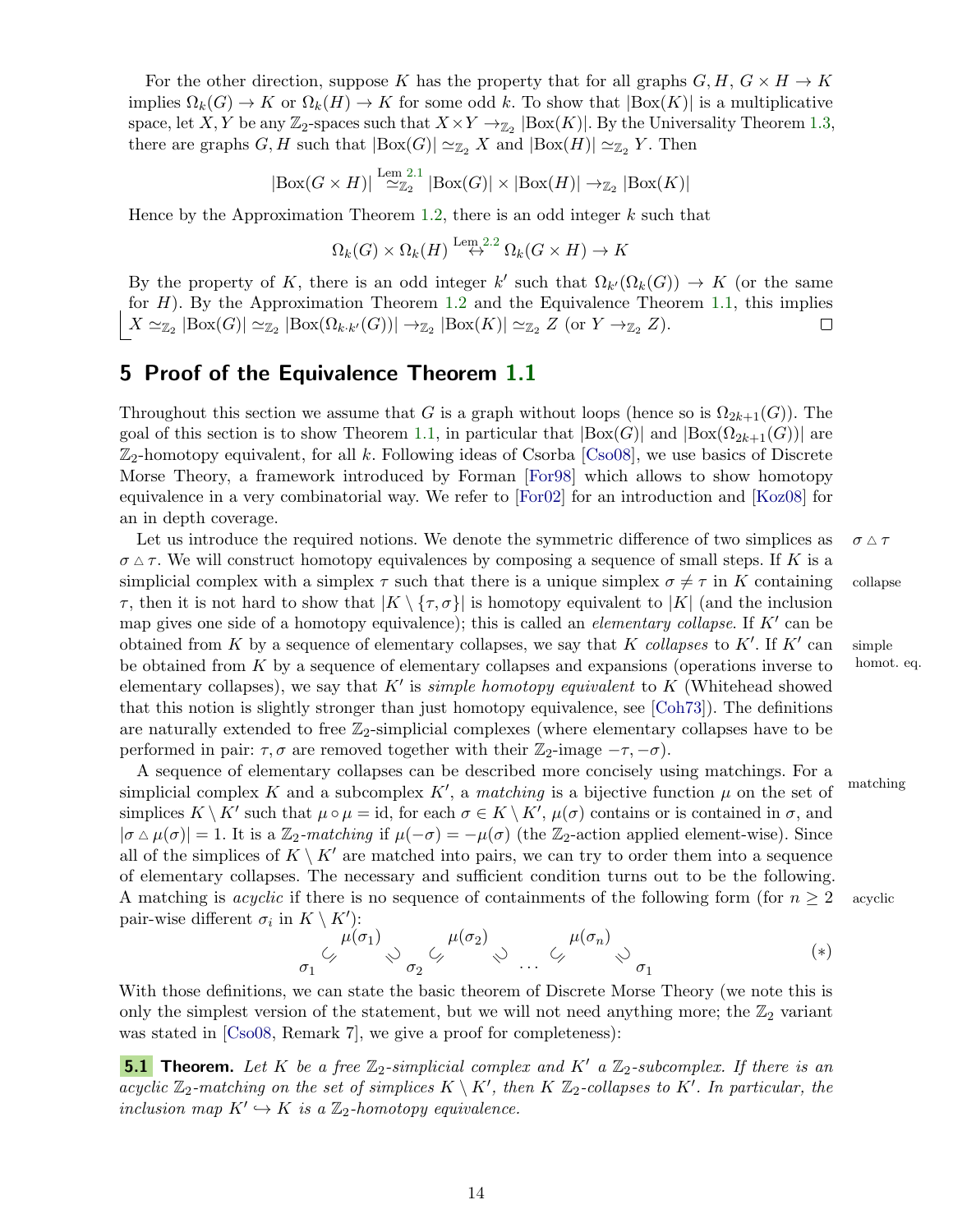Proof. Note that acyclicity, i.e. the lack of a sequence of the form (\*) is equivalent to the lack of a sequence of following form, obtained by reversal  $\sigma_i' := \mu(\sigma_{n-i+1})$ :

$$
\sigma'_1 \otimes \mathop{\downarrow}_{\mu(\sigma'_1)} \mathop{\subsetneq}^{\sigma'_2} \mathop{\diamond}^{\mathop{\downarrow}_{\mu(\sigma'_2)}} \mathop{\subsetneq}^{\cdots} \mathop{\diamond}^{\mathop{\downarrow}_{\mu(\sigma'_n)}} \mathop{\subsetneq}^{\sigma'_1}
$$

We prove the statement by induction on  $|K \setminus K'|$  (the number of matched simplices). Let  $\sigma'_1$  be a matched simplex of maximum size. If  $\mu(\sigma'_1)$  is not strictly contained in any other simplex, then K can be collapsed to  $K \setminus {\{\sigma'_1,\mu(\sigma'_1),-\sigma'_1, -\mu(\sigma'_1)\}}$ . Otherwise  $\mu(\sigma'_1)$  is strictly contained in some  $\sigma'_2 \neq \sigma'_1$ . Since  $\mu(\sigma'_1)$  is matched, so is  $\sigma'_2$  (as unmatched simplices form a subcomplex K'). We consider  $\mu(\sigma'_2)$  and repeat the argument; since  $\mu$  is acyclic, we eventually collapse something.

We will show that  $Box(\Omega_{2k+1}(G))$  and  $Box(\Omega_{2k-1}(G))$  are (simple) homotopy equivalent by defining an intermediate complex that collapses to both. For  $A \in V(\Omega_{2k+1}(G))$ , let  $\phi(A)$ 

$$
\phi(\bar{A}) := (A_0, \dots, A_{k-1}, \mathcal{CN}(A_{k-1})) \in V(\Omega_{2k+1}(G)).
$$

Define the graph  $\Omega'_{2k+1}(G)$  by adding the following edges to  $\Omega_{2k+1}(G)$ : for each existing edge  $\Omega$  $C'_{2k+1}(G)$  ${\{\bar{A}, \bar{B}\}}$ , add new edges  ${\{\bar{A}, \phi(\bar{B})\}}$ ,  ${\{\phi(\bar{A}), \bar{B}\}}$ , and  ${\{\phi(\bar{A}), \phi(\bar{B})\}}$ . Observe that  $\phi(\bar{A})$  is adjacent to  $\phi(\tilde{B})$  in  $\Omega'_{2k+1}(G)$  if and only if  $(A_0, \ldots, A_{k-1})$  and  $(B_0, \ldots, B_{k-1})$  are adjacent in  $\Omega_{2k-1}(G)$ . In particular the subgraph of  $\Omega'_{2k+1}(G)$  induced on the vertices of im  $\phi \times \{\circ, \bullet\}$  is isomorphic to  $\Omega_{2k-1}(G)$ . We show that it induces a  $\mathbb{Z}_2$ -homotopy equivalent subcomplex.

<span id="page-14-1"></span>**5.2 Lemma.** Box $(\Omega_{2k+1}'(G))$   $\mathbb{Z}_2$ -collapses to the subcomplex induced by  $\text{im } \phi \times \{ \circ, \bullet \}$  (isomorphic to Box $(\Omega_{2k-1}(G))$ .

*Proof.* The simplices not in the subcomplex are exactly those that contain  $\bar{A}^{\circ}$  (or  $\bar{A}^{\bullet}$ ) for some vertex A from outside im  $\phi$ . We define a matching  $\mu$  by matching every such simplex  $\sigma$  with  $\sigma \Delta \{\phi(\bar{A})^{\circ}\}\$  (or  $\sigma \Delta \{\phi(\bar{A})^{\bullet}\}\)$ , where  $\bar{A}$  is chosen to be the smallest vertex in  $(\sigma_{\circ} \cup \sigma_{\bullet}) \setminus \text{im } \phi$ , according to an arbitrary, fixed ordering on  $V(\Omega_{2k+1}(G))$ . Note that exactly one of  $\bar{A}^\circ$ ,  $\bar{A}^\bullet$  is in  $\sigma$ , so this is a well-defined  $\mathbb{Z}_2$ -matching. The fact that  $\sigma \wedge {\phi(\bar{A})^{\circledast}}$  is a simplex of  $Box(\Omega'_{2k+1}(G))$ follows from the definition of  $\phi$  and  $\Omega'_{2k+1}$ ; it is outside of  $\operatorname{im} \phi \times \{\circ, \bullet\}$  because it still contains  $\overline{A}^{\circledast}$ .

To show that the matching is acyclic, suppose  $\sigma_1, \ldots, \sigma_n$   $(n \geq 2)$  forms a cycle as in  $(*)$ . When going up the matching, from  $\sigma_i$  to  $\mu(\sigma_i)$ , we always add a vertex in im  $\phi \times \{\circ, \bullet\}$ . Therefore, since the sequence forms a cycle, when going down from  $\mu(\sigma_i)$  to  $\sigma_{i+1}$  we can only remove vertices in im  $\phi \times \{\circ, \bullet\}$ ; the set of vertices in  $\sigma_i \setminus \{im \phi \times \{\circ, \bullet\}\}\$  remains constant. But then the vertex  $\phi(\bar{A})^*$  added when going up the matching from  $\sigma_1$  to  $\mu(\sigma_1)$  is also the vertex in  $\sigma_2 \Delta \mu(\sigma_2)$ , by definition of the matching  $\mu$ . This vertex is not removed when going down from  $\mu(\sigma_1)$  to  $\sigma_2$ , since  $\sigma_1 \neq \sigma_2$  ( $n \geq 2$ ). Hence  $\sigma_2$  contains this vertex and  $\mu(\sigma_2) = \sigma_2 \setminus {\phi(\bar{A})^*}$ , contradicting the fact that the sequence should go up the matching  $(\sigma_2 \subseteq \mu(\sigma_2)).$  $\Box$ 

To show the collapse to  $Box(\Omega_{2k+1}(G))$ , let us describe minimal simplices that have to be collapsed.

<span id="page-14-0"></span>**5.3** Lemma. A simplex  $\sigma \in Box(\Omega_{2k+1}'(G))$  is not in the subcomplex  $Box(\Omega_{2k+1}(G))$  if and only if (i)  $\sigma$  contains  $\bar{A}^{\circ}, \bar{B}^{\bullet}$  such that  $A_k \not\cong B_k$ , or

(ii)  $\sigma$  contains  $\bar{A}^{\circ}, \bar{C}^{\circ}$  (or  $\bar{A}^{\bullet}, \bar{C}^{\bullet}$ ) such that  $A_k \not\cong C_{k-1}$ .

*Proof.* Let us first show one direction. If  $\sigma \in Box(\Omega'_{2k+1}(G))$  contains  $\bar{A}^{\circ}, \bar{B}^{\bullet}$  such that  $A_k \not\leq B_k$ , then these are clearly not adjacent in  $\Omega_{2k+1}(G)$ , so  $\sigma$  is not in the subcomplex. If  $\sigma$  contains  $\bar{A}^{\circ}, \bar{C}^{\circ}$  (or  $\bar{A}^{\bullet}, \bar{C}^{\bullet}$ ) such that  $A_k \not\cong C_{k-1}$ , then suppose  $\sigma$  is in the subcomplex. By definition this implies that  $CN(\sigma_{\circ})$  (meaning the common neighborhood in  $\Omega_{2k+1}(G)$ ) is non-empty, so let  $\bar{B}$  be a common neighbor of  $\bar{A}$  and  $\bar{C}$  in  $\Omega_{2k+1}(G)$ . Then  $\bar{A}$  is adjacent to  $\bar{B}$  in  $\Omega_{2k+1}(G)$ , which implies  $A_k \boxtimes B_k$ , and  $\bar{B}$  is adjacent to  $\bar{C}$ , which implies  $B_k \supseteq C_{k-1}$ , contradicting  $A_k \not\cong C_{k-1}$ . Hence  $\sigma$  cannot be in the subcomplex.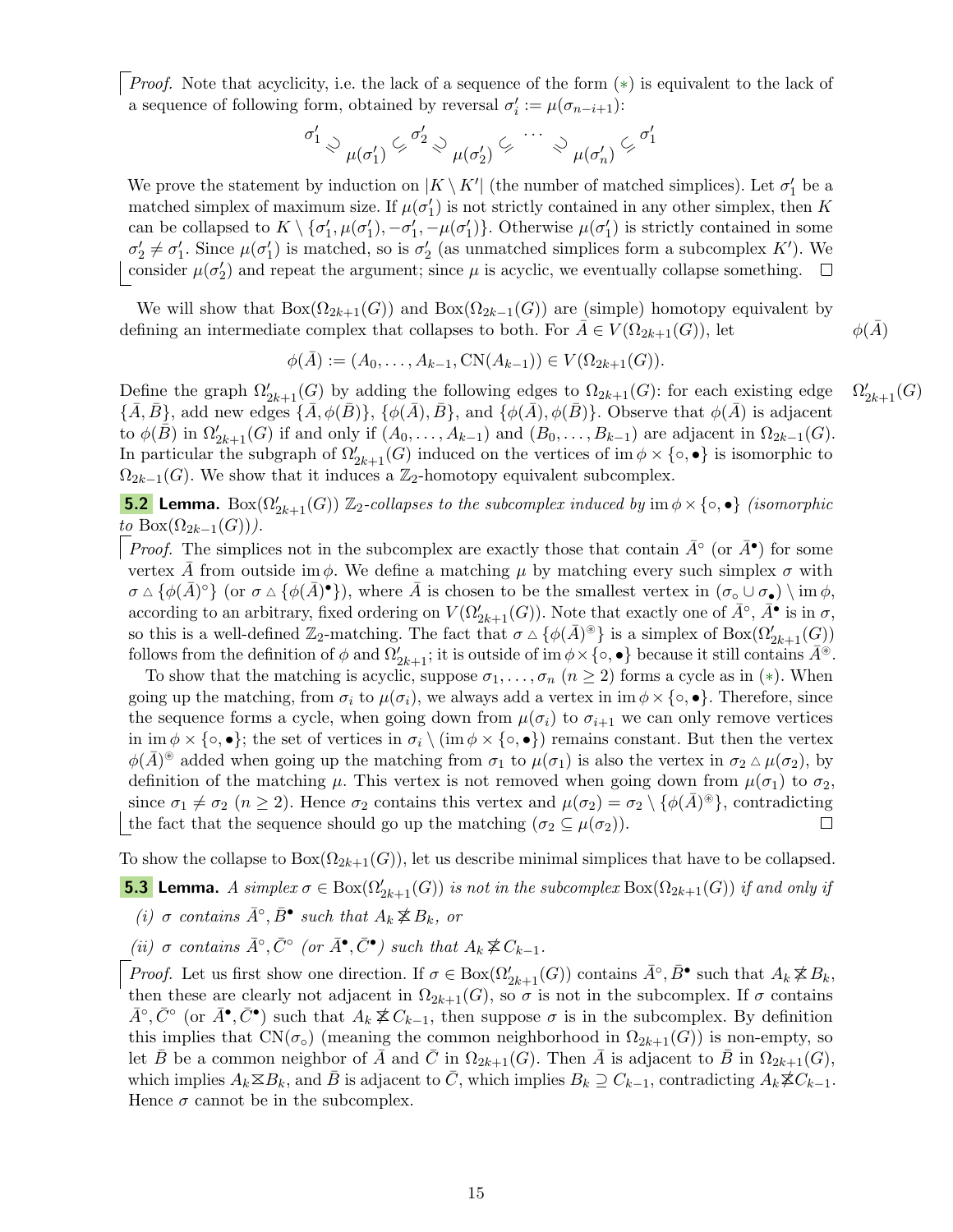For the other direction, consider a simplex  $\sigma \in \text{Box}(\Omega'_{2k+1}(G))$  that is not in the subcomplex. That is, there are  $\bar{A}^{\circ}, \bar{B}^{\bullet} \in \sigma$  such that  $\bar{A}$  and  $\bar{B}$  are not adjacent in  $\Omega_{2k+1}(G)$ , or it must be that CN( $\sigma$ °) or CN( $\sigma$ <sup>•</sup>) is empty. In the former case, since  $\overline{A}$  and  $\overline{B}$  are adjacent in  $\Omega'_{2k+1}(G)$ , we conclude that  $A_k \not\leq B_k$ . In the latter case, say  $CN(\sigma_{\circ})$  is empty. That is, the vertices of  $\sigma_{\circ}$ do not have a common neighbor in  $\Omega_{2k+1}(G)$ , although they do have some common neighbor  $\bar{B}$  in  $\Omega'_{2k+1}(G)$ . Let  $\bar{B}' := (B_0, \ldots, B_{k-1}, B'_k)$  where  $B'_k := \bigcup_{\bar{C} \in \sigma_0} C_{k-1}$  (this is a vertex of  $\Omega_{2k+1}(\widetilde{G})$ , because  $C_{k-1} \boxtimes B_{k-1}$  for  $\overline{C} \in \sigma$ <sub>o</sub>, because  $\overline{B}$  is a neighbor in  $\Omega'_{2k+1}(G)$ ). Since  $\overline{B}'$  in particular is not a common neighbor of  $\sigma_{\circ}$  in  $\Omega_{2k+1}(G)$ , it must be that  $B'_{k} \nless A_{k}$  for some  $\overline{A} \in \sigma_{\circ}$ . By definition of  $B'_k$ , this means that  $C_{k-1} \not\cong A_k$  for some  $\overline{A}, \overline{C} \in \sigma_0$ .

We can now show the necessary collapse, in phases corresponding to the points in Lemma [5.3.](#page-14-0) The reader is warned that the proof is not very illuminating, it is just trying the simplest collapses that come to mind, carefully adapted into a few phases until all cases are covered, and checking that all the technical conditions are satisfied.

<span id="page-15-5"></span>**5.4 Lemma.** Box $(\Omega'_{2k+1}(G))$   $\mathbb{Z}_2$ -collapses to the subcomplex Box $(\Omega_{2k+1}(G))$ .

*Proof.* We first collapse simplices containing some vertices  $\bar{A}^\circ$ ,  $\bar{C}^\circ$  (or  $\bar{A}^\bullet$ ,  $\bar{C}^\bullet$ ) such that  $A_k \not\cong C_{k-1}$ . Among those, we first collapse simplices where  $\bar{A}$  can be chosen from outside im  $\phi$ .

For any such simplex  $\sigma$ , choose  $\bar{A}^* \in \sigma \setminus \text{im } \phi$ ,  $\bar{C}^* \in \sigma$  such that  $A_k \not\cong C_{k-1}$  and  $(\bar{A}, \bar{C})$  is lexicographically minimum (according to some arbitrary fixed ordering of vertices of  $\Omega_{2k+1}(G)$ ). Without loss of generality assume  $\mathcal{F} = \circ$  for this minimum pair. Let

$$
\bar{A}^* := (A_0, \dots, A_{k-1}, \text{CN}(S)) \quad \text{where} \quad S := \bigcup_{\bar{A}' \in \sigma_\circ} A'_{k-1} \quad \cup \quad \bigcup_{\bar{B}' \in \sigma_\bullet \setminus \text{im } \phi} B'_k
$$

We define a matching  $\mu(\sigma) := \sigma \Delta \{ \bar{A}^{* \circ} \}$ . We need to check a series of technical conditions:

- <span id="page-15-0"></span>(i) the vertex  $\bar{A}^*$  is well-defined;
- <span id="page-15-1"></span>(ii)  $\sigma \Delta \{\bar{A}^{*o}\}\$ is a simplex of  $Box(\Omega'_{2k+1}(G))$ ; equivalently, that  $\bar{A}^*$  is adjacent to vertices in  $\sigma_{\bullet}$  and has a common neighbor together with all the vertices in  $\sigma_{\circ};$
- <span id="page-15-2"></span>(iii)  $\sigma \Delta \{\bar{A}^{* \circ}\}\$ still contains  $\bar{A}^{\circ}$  and  $\bar{C}^{\circ}$  (so it is not in the subcomplex we collapse to);
- <span id="page-15-3"></span>(iv)  $\mu(\sigma \Delta {\overline{A}}^{*\circ}) = \sigma$  (so that  $\mu$  is indeed a matching);
- <span id="page-15-4"></span>(v)  $\mu$  is acyclic.

For [\(i\),](#page-15-0) observe that S contains  $A_{k-1}$ , which implies  $A_{k-1} \n\t\le CN(S)$ , as required for a vertex.

For [\(ii\),](#page-15-1) let us first show that  $\bar{A}^*$  is adjacent to each vertex in  $\sigma_{\bullet}$ . Let  $\bar{B}\in\sigma_{\bullet}$ . One condition for adjacency is that  $B_{k-1} \subseteq CN(S)$ , or equivalently, that  $B_{k-1} \times S$ . This holds, because  $B_{k-1} \times A'_{k-1}$ for each  $\bar{A}' \in \sigma_\circ$  (because  $\bar{B}^\bullet$ ,  $\bar{A}'^\circ$  are adjacent, as they are contained in  $\sigma$ ). Furthermore,  $B_{k-1} \boxtimes B'_k$ for each  $\bar{B}' \in \sigma_{\bullet} \setminus \text{im } \phi$ , because  $B_{k-1} \subseteq A_k$  and  $A_k \boxtimes B'_k$  (because  $\bar{B}^{\bullet}$  and  $\bar{A}^{\circ}$  are adjacent, while  $\bar{A}^{\circ}$  and  $\bar{B}'^{\bullet}$  are adjacent and not in im  $\phi$ ). Thus  $B_{k-1} \leq S$ , that is,  $B_{k-1} \subseteq CN(S)$ .

If  $\bar{B} \in \text{im } \phi$ , then  $\bar{B} = (B_0, \ldots, B_{k-1}, \text{CN}(B_{k-1})) = \phi((B_0, \ldots, B_{k-1}, A_{k-1}))$ . But  $\bar{A}^*$  is adjacent to  $(B_0, \ldots, B_{k-1}, A_{k-1})$ , because A was adjacent to B,  $B_{k-1} \subseteq CN(S)$  and  $A_{k-1} \times CN(S)$ . Hence  $\bar{A}^*$  is (by definition of  $\Omega'_{2k+1}$ ) also adjacent to  $\phi((B_0, \ldots, B_{k-1}, A_{k-1}))$ , which is  $\bar{B}$ .

If on the other hand  $\bar{B} \notin \text{im } \phi$ , then  $\bar{A}^*$  is again adjacent to it, because  $\bar{A}$  was,  $B_{k-1} \subseteq CN(S)$ (as shown above), and  $B_k \Sigma CN(S)$  (because  $B_k \subseteq S$ ).

To conclude [\(ii\),](#page-15-1) it remains to show that  $A^*$  has a common neighbor together with all vertices in  $\sigma_{\rm o}$ . If  $\sigma_{\bullet}$  is non-empty, then any vertex in it is such a common neighbor. If however  $\sigma_{\bullet}$  is empty, then there must exists a vertex  $\bar{B} \in CN(\sigma_{\circ})$ , so  $\sigma \cup {\bar{B}}^{\bullet}$  is a simplex and the same analysis as above shows that  $\bar{A}^*$  is also adjacent to  $\bar{B}$ , proving that  $\bar{B}$  is a common neighbor of  $\sigma_{\circ} \wedge {\overline{A}}^*$ .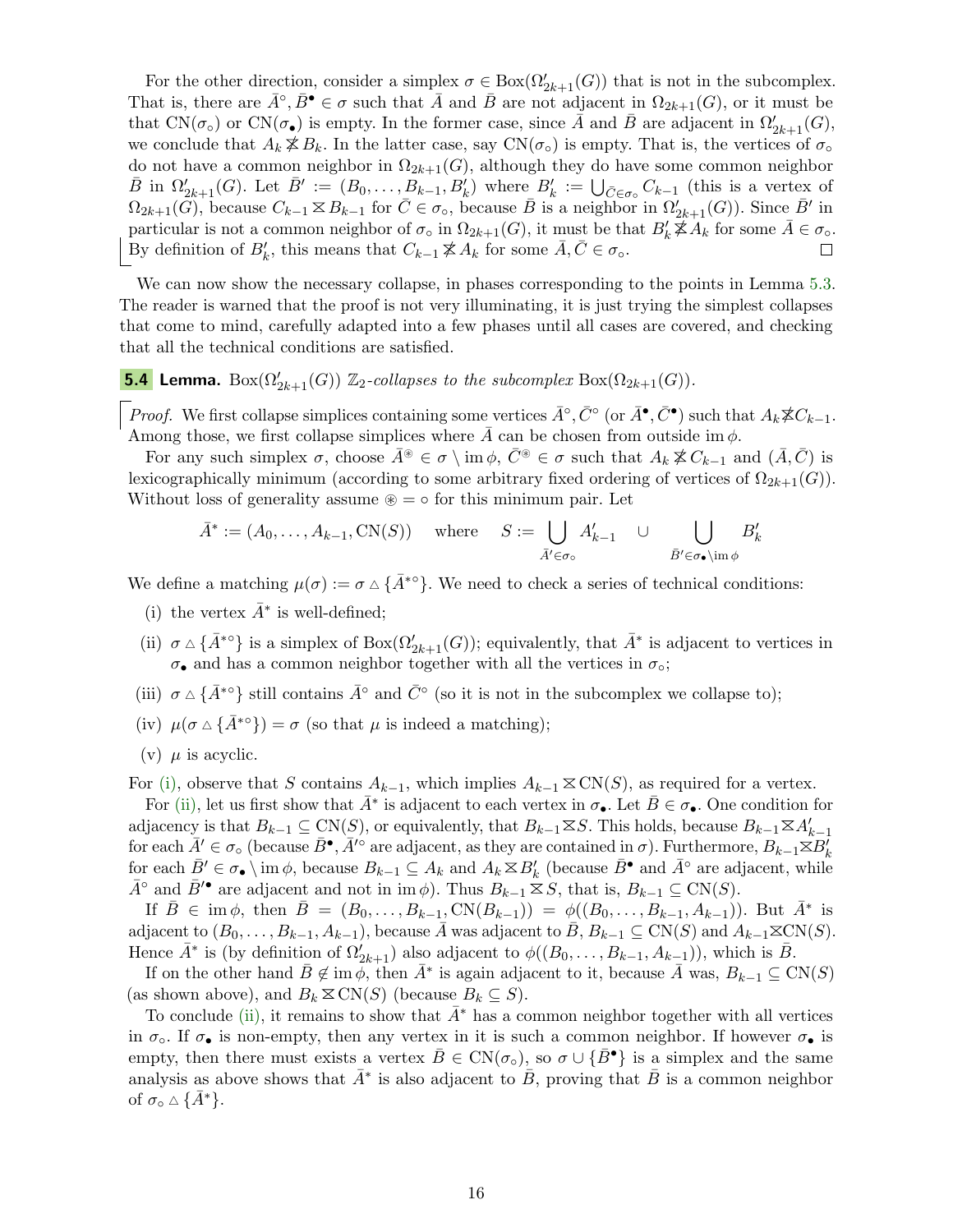For [\(iii\),](#page-15-2) we need to show that  $\bar{A}^{* \circ} \neq \bar{A}^{\circ}$  and  $\bar{A}^{* \circ} \neq \bar{C}^{\circ}$ . The former follows from the fact that  $S \supseteq C_{k-1}$ , so  $A_k^* = \text{CN}(S) \boxtimes C_{k-1}$ , while  $A_k \not\cong C_{k-1}$ , thus  $A_k^* \neq A_k$ . The latter follows from the fact that  $C_{k-1} \nleq A_k$ , but  $A_{k-1}^* = A_{k-1} \nleq A_k$ , so  $C_{k-1} \neq A_{k-1}^*$ .

For [\(iv\),](#page-15-3) we need to show that the initial choice of a pair  $\bar{A}^{\circledast}$ ,  $\bar{C}^{\circledast}$  for  $\sigma \cup {\{\bar{A}^{*\circ}\}}$  will be the same as for  $\sigma \setminus {\{\bar{A}^{* \circ}\}}$ . Recall that valid choices are pairs  $\bar{A}^{\circledast}, \bar{C}^{\circledast}$  of vertices in the simplex such that  $A \notin \text{im } \phi$  and  $A_k \not\leq C_{k-1}$ , and we select the lexicographically minimum valid choice. Without loss of generality assume  $\sigma \Delta {\bar{A}}^{* \circ} = \sigma \cup {\bar{A}}^{* \circ}$  and suppose to the contrary that the choice for  $\sigma \cup \{\bar{A}^{* \circ}\}\$ is  $(\bar{A}^{\dagger}, \bar{C}^{\dagger})$ , different from the choice  $(\bar{A}, \bar{C})$  for  $\sigma$ . Since  $(\bar{A}, \bar{C})$  is a valid choice for  $\sigma \cup \{ \bar{A}^{* \circ} \}$  as well,  $(\bar{A}^{\dagger}, \bar{C}^{\dagger})$  must be lexicographically smaller. That is, either  $\bar{A}^{\dagger} < \bar{A}$ , or  $\bar{A}^{\dagger} = \bar{A}$  and  $\bar{C}^{\dagger} < \bar{C}$ . Since  $(\bar{A}^{\dagger}, \bar{C}^{\dagger})$  was not a valid choice for  $\sigma$ , we have  $\bar{A}^{\dagger} = \bar{A}^*$  or  $\bar{C}^{\dagger} = \bar{A}^*$ . If  $\bar{A}^{\dagger} = \bar{A}^*$ , then  $A_k^{\dagger} = A_k^* = \text{CN}(S) \boxtimes C_k^{\dagger}$  $\bigcirc_{k-1}^{\dagger}$  (because  $S \supseteq C_k^{\dagger}$  $\binom{[r]}{k-1}$ , contradicting the fact that  $(\bar{A}^{\dagger}, \bar{C}^{\dagger})$  was a valid choice. If on the other hand  $\bar{C}^{\dagger} = \bar{A}^*$ , then the validity of the choice implies  $A_k^{\dagger} \not\equiv C_{k-1}^{\dagger} = A_{k-1}^*$ . In particular  $A^{\dagger} \neq A$ , so  $A^{\dagger} < A$ . But then the pair  $(A^{\dagger}, A)$  would have been a valid, lexicographically smaller choice for  $\sigma$ , a contradiction.

Finally we show [\(v\),](#page-15-4) that is, the matching  $\mu$  is acyclic. Suppose to the contrary that  $\sigma_1, \ldots, \sigma_n$  $(n \geq 2)$  forms a cycle as in (\*). When going up the matching, from  $\sigma_i$  to  $\mu(\sigma_i)$ , the initial choice of  $A^{\circledast}$ ,  $C^{\circledast}$  remains the same, as shown in [\(iv\).](#page-15-3) When going down from  $\mu(\sigma_i)$  to  $\sigma_{i+1}$  contained in it, the initial choice can only stay the same or increase lexicographically (since it is also available for  $\mu(\sigma_i)$ ). Hence the choice of  $\bar{A}^{\circledast}$ ,  $\bar{C}^{\circledast}$  must in fact remain unchanged throughout the cycle, say it is  $\tilde{A}^\circ$ ,  $\tilde{C}^\circ$  for all  $\sigma_i$  and  $\mu(\sigma_i)$ . Therefore, the vertices we add (and hence also those we remove) in the cycle are all of the form  $(A_0, \ldots, A_{k-1}, X)^\circ$  for some vertex subsets X. This implies that the set S, as defined above, and hence also  $\bar{A}^*$ , is always the same when defining the simplex  $\mu(\sigma_i)$  matched to  $\sigma_i$ . But then  $\bar{A}^*$  is always the vertex added (the vertex in  $\mu(\sigma_i) \setminus \sigma_i$ ) and hence also the only vertex removed (the one in  $\mu(\sigma_i) \setminus \sigma_{i+1}$ ), which implies  $\sigma_1 = \sigma_2$ , a contradiction.

We now collapse the remaining simplices  $\sigma$  that contain some vertices  $\bar{A}^\circ, \bar{C}^\circ$  (or  $\bar{A}^\bullet, \bar{C}^\bullet$ ) such that  $A_k \not\cong C_{k-1}$ . By the previous collapsing phase, we know that  $\overline{A} \in \text{im } \phi$  and symmetrically:

For any 
$$
\bar{B}'^{\bullet}, \bar{B}^{\bullet} \in \sigma
$$
 with  $B'_k \not\leq B_{k-1}$ , we know that  $\bar{B}' \in \text{im } \phi$ . (1)

For any such simplex  $\sigma$ , choose  $\bar{A}^{\circledast}$ ,  $\bar{C}^{\circledast} \in \sigma$  such that  $A_k \not\cong C_{k-1}$  and  $(\bar{A}, \bar{C})$  is lexicographically minimum (according to some arbitrary fixed ordering of vertices of  $\Omega_{2k+1}(G)$ ). Without loss of generality assume  $\mathcal{F} = \circ$  for this minimum pair. Just as before, let

$$
\bar{A}^*:=(A_0,\ldots,A_{k-1},\mathrm{CN}(S))\quad\text{ where }\quad S:=\bigcup_{\bar{A}'\in\sigma_\mathrm{o}}A'_{k-1}\quad\cup\quad\bigcup_{\bar{B}'\in\sigma_\bullet\backslash\mathrm{im}\,\phi}B'_k
$$

We define a matching  $\mu(\sigma) := \sigma \Delta \{ \bar{A}^{*o} \}$ . Similarly as before, we need to show [\(i\)](#page-15-0)[–\(v\).](#page-15-4) The proof of [\(i\)](#page-15-0) is unchanged: S contains  $A_{k-1}$ , which implies  $A_{k-1} \n\t\le CN(S)$ , as required for a vertex.

For [\(ii\),](#page-15-1) let us first show that  $\bar{A}^*$  is adjacent to each vertex in  $\sigma_{\bullet}$ . Let  $\bar{B}\in\sigma_{\bullet}$ . Observe that  $B_{k-1} \n\t\leq A'_{k-1}$  for all  $\bar{A}' \in \sigma_{\circ}$  and by [\(1\)](#page-13-1),  $B_{k-1} \n\t\leq B'_{k}$  for  $\bar{B}' \in \sigma_{\bullet} \setminus \text{im } \phi$ , hence  $B_{k-1} \n\t\leq S$ , which means  $B_{k-1} \subseteq CN(S)$ . The remaining proof proceeds just as before (with two cases depending on  $B\in \text{im }\phi$  or  $B\not\in \text{im }\phi$ , concluding [\(ii\).](#page-15-1) The proofs of [\(iii\)–](#page-15-2)[\(v\)](#page-15-4) also proceed without change, since they never used the fact that  $A \notin \text{im } \phi$ .

Finally, we collapse all simplices  $\sigma$  containing  $\bar{A}^\circ$ ,  $\bar{B}^\bullet$  such that  $A_k \not\leq B_k$ . Fortunately this is considerably simpler, since  $\sigma_{\bullet}$  is non-empty, and by the previous collapses, we know that

<span id="page-16-0"></span>
$$
B'_k \boxtimes B''_{k-1} \text{ for any } \bar{B}', \bar{B}'' \in \sigma_{\bullet}
$$
 (2)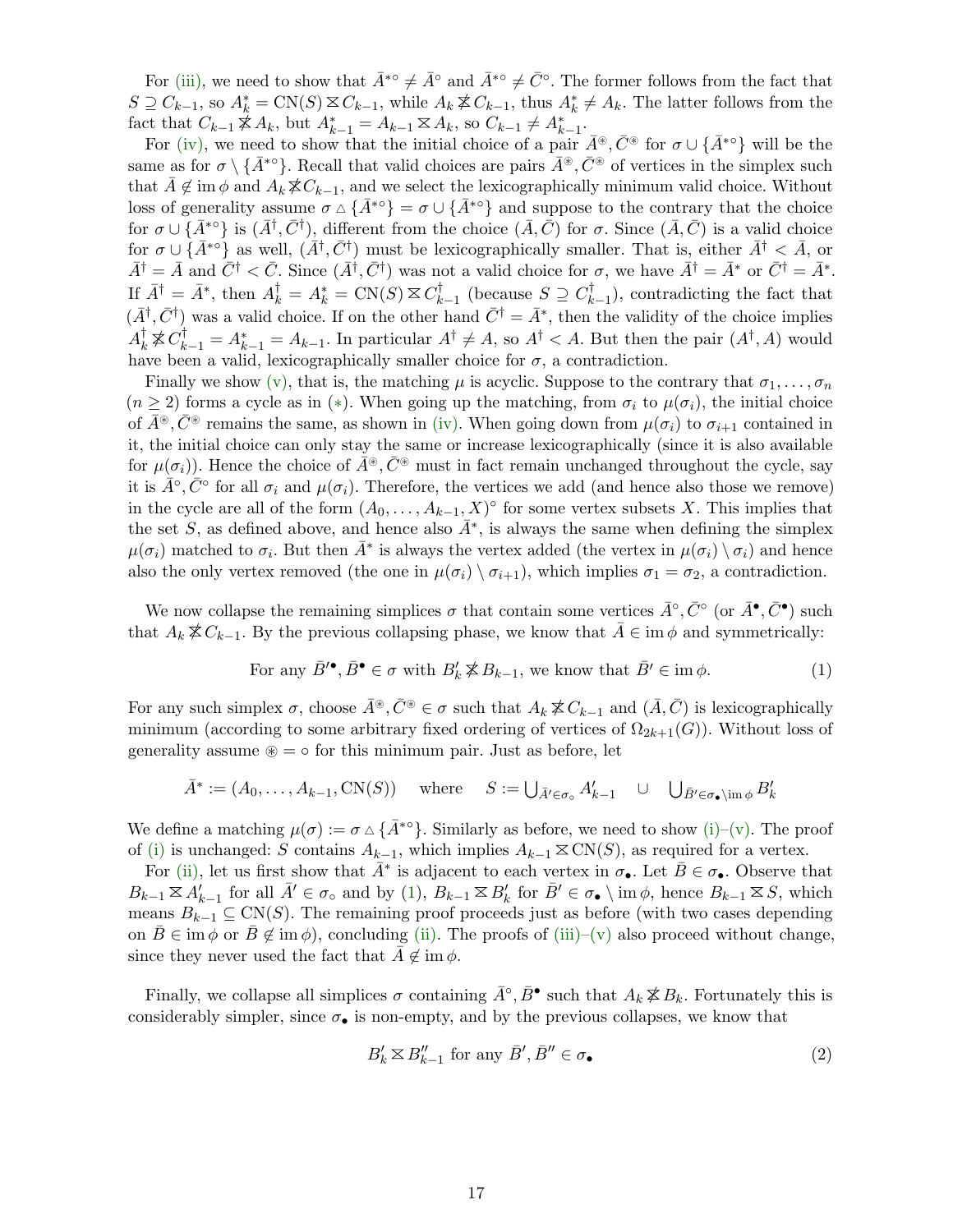For any such  $\sigma$ , choose a lexicographically minimum pair  $(\bar{A}^\circ, \bar{B}^\bullet)$  or  $(\bar{A}^\bullet, \bar{B}^\circ)$  in  $\sigma$  such that  $A_k \not\cong B_k$ . Without loss of generality assume it is  $(\bar{A}^\circ, \bar{B}^\bullet)$ . Let  $\bar{A}^* := (A_0, \ldots, A_{k-1}, \bigcup_{\bar{B}' \in \sigma_\bullet} B'_{k-1})$ . We define a matching  $\mu(\sigma) := \sigma \Delta \{ \bar{A}^{*0} \}$  and check [\(i\)–](#page-15-0)[\(v\).](#page-15-4) It is now easy to check (using [\(2\)](#page-16-0)) that [\(i\)](#page-15-0) and [\(ii\)](#page-15-1) are satisfied.

For [\(iii\),](#page-15-2) we need to show that  $\bar{A}^{*} \circ \neq \bar{A}^{\circ}$  (and trivially  $\bar{A}^{*} \circ \neq \bar{B}^{\bullet}$ ). This follows from the fact that  $A_k \not\leq B_k$ , but  $A_k^* = \bigcup_{\bar{B}' \in \sigma_{\bullet}} B'_{k-1} \boxtimes B_k$  (by [\(2\)](#page-16-0)).

For [\(iv\),](#page-15-3) we need to show that the initial choice of a pair  $\bar{A}^\circ$ ,  $\bar{B}^\bullet$  for  $\sigma \cup \{\bar{A}^{*\circ}\}\$  will be the same as for  $\sigma \setminus {\{\bar{A}^{* \circ}\}}$ . This follows from the fact that  $A_k^* \boxtimes B_k'$  for all  $\bar{B}' \in \sigma_{\bullet}$ , so  $\bar{A}^*$  does not contribute in any way to this choice (since it only considers vertices such that  $A_k \not\leq B_k$ ).

Finally to show [\(v\),](#page-15-4) suppose to the contrary that  $\sigma_1, \ldots, \sigma_n$   $(n \geq 2)$  forms a cycle as in  $(*)$ . When going up the matching, from  $\sigma_i$  to  $\mu(\sigma_i)$ , the initial choice of  $\hat{A}^\circ, \bar{B}^\bullet$  remains the same, as shown in [\(iv\).](#page-15-3) When going down from  $\mu(\sigma_i)$  to the simplex  $\sigma_{i+1}$  contained in it, the initial choice can only stay the same or increase lexicographically (since it is also available for  $\mu(\sigma_i)$ ). Hence the choice of  $\bar{A}^\circ$ ,  $\bar{B}^\bullet$  must in fact remain unchanged throughout the cycle. This implies that when going up the matching, we only add vertices to  $\sigma_{\rm o}$ , so when going through the cycle we also only remove vertices from  $\sigma_{\rm o}$ , and  $\sigma_{\bullet}$  is unchanged. But then the vertex  $A^*$  added in the matching (in  $\mu(\sigma_i) \setminus \sigma_i$ ) is always the same, so the only possible vertex in  $\mu(\sigma_i) \setminus \sigma_{i+1}$  is also  $\bar{A}^*$ , implying that  $\sigma_1 = \sigma_2$ , a contradiction.  $\Box$ 

Theorem [5.1](#page-13-2) with Lemma [5.2](#page-14-1) and [5.4](#page-15-5) already imply the  $\mathbb{Z}_2$ -simple homotopy equivalence of  $B\alpha(\Omega_{2k+1}(G))$  and  $B\alpha(\Omega_{2k-1}(G))$ . To describe an explicit homotopy equivalence, Theorem [5.1](#page-13-2) is insufficient, as it only guarantees a map in one direction of a collapse (the containment map) to be a homotopy equivalence. We hence replace the use of Lemma [5.2](#page-14-1) with an explicit homotopy to conclude our theorem.

<span id="page-17-1"></span>**5.5 Theorem.** For a graph G without loops and  $k \in \mathbb{N}$ , Box $(\Omega_{2k+1}(G))$  and Box $(\Omega_{2k-1}(G))$  are  $\mathbb{Z}_2$ -simple homotopy equivalent. Moreover, the homomorphism  $\Omega_{2k+1}(G) \to \Omega_{2k-1}(G)$  given by  $(A_0, \ldots, A_{k-1}, A_k) \mapsto (A_0, \ldots, A_{k-1})$  induces a  $\mathbb{Z}_2$ -homotopy equivalence.

*Proof.* By Theorem [5.1](#page-13-2) and Lemma [5.4](#page-15-5) the containment map of  $Box(\Omega_{2k+1}(G))$  in  $Box(\Omega_{2k+1}'(G))$ is a Z<sub>2</sub>-homotopy equivalence. It remains to show that the following map q from Box $(\Omega_{2k+1}(G))$ to Box $(\Omega_{2k-1}(G))$  is a Z<sub>2</sub>-homotopy equivalence:

$$
q: (A_0, \ldots, A_{k-1}, A_k)^{\circledast} \mapsto (A_0, \ldots, A_{k-1})^{\circledast} \quad \text{(for } \circledast \in \{\circ, \bullet\}\text{)}
$$

Consider the containment map  $\iota : (A_0, \ldots, A_{k-1})^{\circledast} \mapsto (A_0, \ldots, A_{k-1}, \mathrm{CN}(A_k))^{\circledast}$  of  $\mathrm{Box}(\Omega_{2k-1}(G))$ in Box $(\Omega'_{2k+1}(G))$ . One composition,  $q \circ \iota : \text{Box}(\Omega_{2k-1}(G)) \to \text{Box}(\Omega_{2k-1}(G))$ , is just the identity.

The other composition is  $\iota \circ q : (A_0, \ldots, A_{k-1}, A_k)^{\circledast} \mapsto (A_0, \ldots, A_{k-1}, \mathrm{CN}(A_{k-1}))^{\circledast}$ . For  $t \in$ [0, 1], define  $q_t(\overline{A}) = (1-t) \cdot \overline{A} + t \cdot \iota(q(\overline{A})) \in |Box(\Omega'_{2k+1}(G))|$  and extend it linearly from vertices to all simplices. To show that this is well-defined, we need to show that for any simplex  $\sigma \in \text{Box}(\Omega_{2k+1}'(G))$ , the set  $\sigma \cup \{ \iota(q(\bar{A}^*) ) \mid \bar{A}^* \in \sigma \}$  is again a simplex. This follows from the definition of  $\Omega'_{2k+1}$  and the fact that  $\iota \circ q$  coincides with the map  $\phi$  used in this definition. Thus  $q_t$  defines a Z<sub>2</sub>-homotopy from  $q_1 = \iota \circ q$  to  $q_0$ , the identity map. Therefore q and  $\iota$  are  $\mathbb{Z}_2$ -homotopy equivalences, and hence q composed with the containment map of Box( $\Omega_{2k+1}(G)$ ) into  $Box(\Omega'_{2k+1}(G))$  is a  $\mathbb{Z}_2$ -homotopy equivalence.  $\Box$ 

We conclude the proof of the Equivalence Theorem [1.1](#page-2-1) by applying Theorem [5.5](#page-17-1) repeatedly.

# <span id="page-17-0"></span>6 Proof of the Approximation Theorem [1.2](#page-2-2)

We first show that  $|Box(\Omega_{2k+1}(G))|$  refines  $|Box(G)|$ . This is the part where using  $\Omega_{2k+1}$  instead of iterations of  $\Omega_3$  makes the proof considerably simpler, because when iteratively applying  $\Omega_3$ ,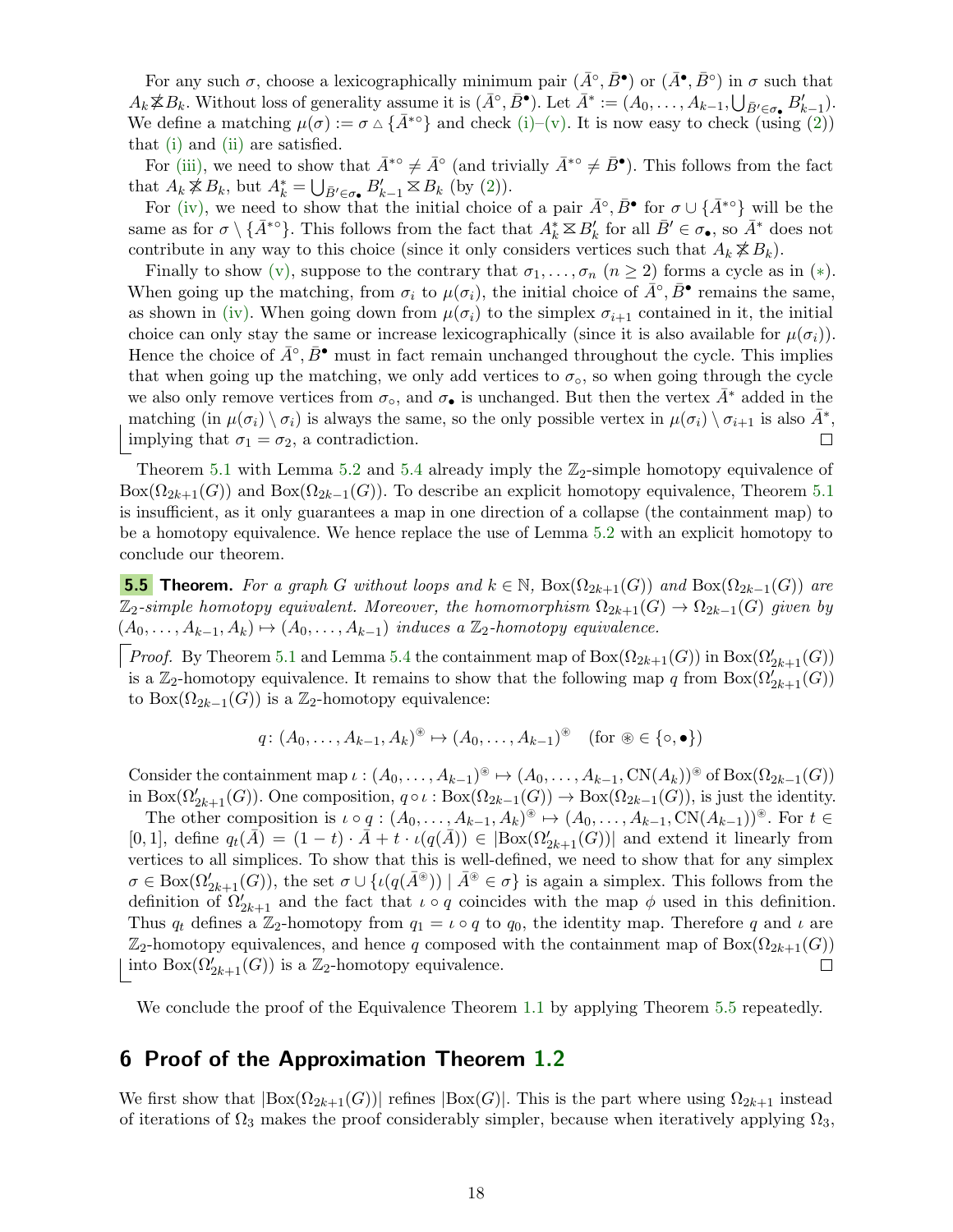one would have to deal with the fact that degrees in the graph, and hence dimensions of simplices, grow exponentially.

<span id="page-18-0"></span>**6.1 Theorem.** Let G be loop-free. There is a  $\mathbb{Z}_2$ -map g:  $\left| \text{Box}(\Omega_{2k+1}(G)) \right| \to \left| \text{Box}(G) \right|$  such that:

- g is  $\mathbb{Z}_2$ -homotopic to the map induced by the homomorphism  $p_k : \Omega_{2k+1}(G) \to G$ ,
- in particular, g is a  $\mathbb{Z}_2$ -homotopy equivalence (by Theorem [1.1\)](#page-2-1),
- g maps every simplex of  $Box(\Omega_{2k+1}(G))$  into a subset of  $|Box(G)|$  of diameter less than  $\frac{6D}{k}$ , where  $D$  is the maximum degree of  $G$ .

*Proof.* For a set of points  $S = \{s_1, \ldots, s_n\} \subseteq |\text{Box}(G)|$ , define  $\text{avg}(S) := \frac{1}{n}(s_1 + \cdots + s_n)$ . For  $\bar{A}^{\circ} \in V(\mathrm{Box}(\Omega_{2k+1}(G))),$  let

$$
g(\overline{A}^{\circ}) := \text{avg}(\{\text{avg}(A_0^{\circ}), \text{avg}(A_1^{\bullet}), \text{avg}(A_2^{\circ}), \dots, \text{avg}(A_k^{\circ})\}
$$

(with  $\circ$  and • alternating). Since A is not an isolated vertex (by definition of the box complex), we have  $A_i \subseteq A_{i+2}$  for  $i = 0...k-2$  and  $A_i \boxtimes A_{i+1}$  for  $i = 0...k-1$ . Hence the set  $\tau_{\bar{A}^\circ} :=$  $\bigcup_{i \text{ even}} A_i^{\circ} \cup \bigcup_{i \text{ odd}} A_i^{\bullet}$  is a simplex of Box(G). As  $g(\bar{A}^{\circ})$  is a convex combination of vertices in this simplex, it defines a point in the geometric realization  $|Box(G)|$ . Define  $g(\bar{A}^{\bullet}) \in |Box(G)|$ symmetrically and extend this map linearly to all of  $|Box(\Omega_{2k+1}(G))|$ . This is well defined, since the set  $\tau_{\sigma} := \bigcup_{\bar{A}^{\circledast} \in \sigma_{\mu}} \tau_{\bar{A}^{\circledast}}$  is easily checked to be a simplex of Box(G).

For  $t \in [0,1]$  and  $\overline{A}^\circ \in V(\text{Box}(\Omega_{2k+1}(G)))$  with  $A_0 = \{v\}$ , define  $g_t(\overline{A}^\circ) := (1-t) \cdot g(\overline{A}^\circ) + t \cdot v^\circ$ , similarly for  $\bar{A}^{\bullet}$ . This is again a convex combination of vertices in  $\tau_{\bar{A}^{\circ}}$  that extends linearly, hence  $g_t$  defines a  $\mathbb{Z}_2$ -homotopy from  $g_0 = g$  to  $g_1 = p_k$ .

It remains to bound the diameter of images of simplices. Let  $\sigma$  be a maximal simplex of  $Box(\Omega_{2k+1}(G))$ . Let  $\bar{A}^{\circ}, \bar{B}^{\bullet} \in \sigma$ . Then  $A_0 \subseteq B_1 \subseteq A_2 \subseteq \ldots$  and  $B_0 \subseteq A_1 \subseteq B_2 \subseteq \ldots$ are two subset chains of length  $k + 1$ . Moreover, since  $A_k \n\t\le B_k$ , all sets have size at most  $|A_k|, |B_k| \leq D$ , where D is the maximum degree in G. Since  $|A_0| = |B_0| = 1$ , in both chains at most  $D-1$  containments  $\subseteq$  are strict, all the other ones are equalities. In particular, among the pairs  $(A_0, B_1), (A_1, B_0), (A_2, B_3), (A_3, B_2), \ldots$  at most  $2D-2$  are pairs of different sets. Therefore  $g(\bar{A}^{\circ})$  and  $g(\bar{B}^{\bullet})$  can be written as  $\frac{2D-2}{k}p + \frac{k-(2D-2)}{k}$  $\frac{(n-2)(n-2)}{k}q$  and  $\frac{2D-2}{k}p' + \frac{k-(2D-2)}{k}$  $rac{2D-2j}{k}q$ for some points  $p, p', q$  in  $\tau_{\sigma}$  (defined as averages of subsets of  $\{avg(A_0^{\circ}), arg(A_1^{\bullet}), \ldots\}$  and  $\{\text{avg}(B_0^{\bullet}), \text{avg}(B_1^{\circ}), \ldots\}$ . Hence the distance between  $g(\bar{A}^{\circ})$  and  $g(\bar{B}^{\bullet})$  is the same as the distance between  $\frac{2D-2}{k}p$  and  $\frac{2D-2}{k}p'$ , which is at most  $\frac{2D-2}{k}\sqrt{2}$ , since the distance between any two points  $p, p'$  in a simplex (namely in  $\tau_{\sigma}$ ) of a geometric realization is at most  $\sqrt{2}$ . The distance between  $g(\bar{A}^{\circ})$  and  $g(\bar{A}'^{\circ})$  for any  $\bar{A}^{\circ}, \bar{A}'^{\circ} \in \sigma$  is at most the sum of their distances to  $g(\bar{B}^{\bullet})$ , hence at most  $\frac{4\sqrt{2(D-1)}}{k}$  $\frac{D-1}{k}$ . Since the image of  $\sigma$  is the convex hull of the images of its vertices, its diameter is also bounded by  $\frac{4\sqrt{2}(D-1)}{k}$  $\frac{(D-1)}{k}$ , which we bound by  $\frac{6D}{k}$  for conciseness.  $\Box$ 

We are now ready to show the Approximation Theorem [1.2,](#page-2-2) restated next. This closely follows the standard technique of simplicial approximation (see e.g. Theorem 2C.1. in [\[Hat01\]](#page-20-23)). The main difference is that we consider  $\mathbb{Z}_2$ -maps instead of just continuous maps, and that finding a  $\mathbb{Z}_2$ -map between box complexes that is simplicial (i.e., a linear extension of a map on vertices of the complex) is not enough to find a graph homomorphism (because a simplicial map can map two adjacent vertices into a single vertex). To avoid these problems, we use a variant of the fact that the box complex is  $\mathbb{Z}_2$ -homotopy equivalent to another complex (called  $\text{Hom}(K_2, G)$ ) [\[Cso08\]](#page-20-7), allowing us to avoid certain extremal points of the box complex.

**6.2 Theorem.** There exists a  $\mathbb{Z}_2$ -map from  $|Box(G)|$  to  $|Box(H)|$  if and only if for some  $k \in \mathbb{N}$ ,  $\Omega_{2k+1}(G)$  has a homomorphism to H.

Moreover, if G and H have no loops, then for any  $\mathbb{Z}_2$ -map  $f : |Box(G)| \rightarrow_{\mathbb{Z}_2} |Box(H)|$  there is an integer k and a homomorphism  $\Omega_{2k+1}(G) \to H$  that induces a map  $\mathbb{Z}_2$ -homotopic to  $f \circ |p_k|$ .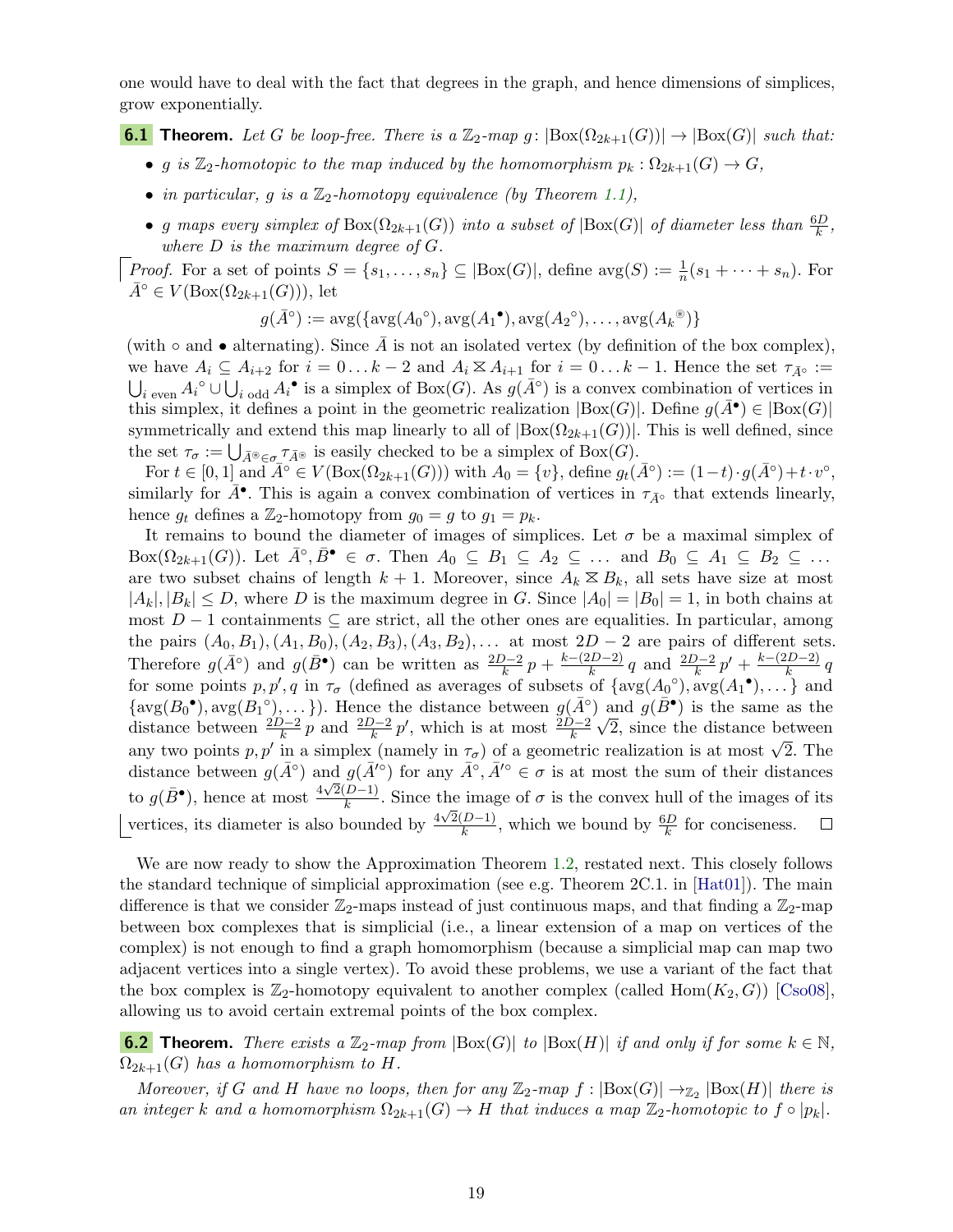*Proof.* The first statement is trivial if G or H have loops. Namely, if H has a loop at  $v$ , then every graph admits a homomorphism to it and  $|\text{Box}(H)|$  is not free—the  $\mathbb{Z}_2$ -action maps  $\frac{1}{2}v^{\circ} + \frac{1}{2}$  $\frac{1}{2}v^{\bullet}$  to itself—so every  $\mathbb{Z}_2$ -space trivially admits a  $\mathbb{Z}_2$ -map to it. If G has a loop, then  $\Omega_{2k+1}(G)$  also does, so it only admits homomorphisms to graphs with loops. Similarly,  $|Box(G)|$  is not free, so it admits  $\mathbb{Z}_2$ -maps only to non-free  $\mathbb{Z}_2$ -spaces. We hence assume that G and H have no loops.

For one direction, suppose  $\Omega_{2k+1}(G)$  has a homomorphism to H, for some  $k \in \mathbb{N}$ . This induces a  $\mathbb{Z}_2$ -map from  $|Box(\Omega_{2k+1}(G))|$  to  $|Box(H)|$ . By Theorem [1.1,](#page-2-1) there is a  $\mathbb{Z}_2$ -map from  $|Box(G)|$ to  $|Box(\Omega_{2k+1}(G))|$ . Composition then gives a  $\mathbb{Z}_2$ -map from  $|Box(G)|$  to  $|Box(H)|$ .

For the other direction, let  $f : |Box(G)| \to_{\mathbb{Z}_2} |Box(H)|$  be a  $\mathbb{Z}_2$ -map. Let  $X \subseteq |Box(H)|$  be the set of points  $x \in |\text{Box}(H)|$  that, when written as a convex combination  $x = \sum_{v \in V(H)} \lambda_v v^{\circ} +$  $\sum_{v \in V(H)} \mu_v v^{\bullet}$ , satisfy  $\sum_v \lambda_v = \sum_v \mu_v = \frac{1}{2}$  $\frac{1}{2}$ . Simonyi et al. [\[STV09\]](#page-21-25) observed that the equivalences of various versions of the box complex imply that  $|Box(H)|$  is  $\mathbb{Z}_2$ -homotopy equivalent to the subspace X. Therefore, up to  $\mathbb{Z}_2$ -homotopy, we can assume that the image of f is contained in X.

Define the star of a simplex  $\sigma$  in a simplicial complex K to be the subcomplex made of all simplices containing  $\sigma$ , and all their subsets, that is:  $\{\tau \mid \tau \cup \sigma \in K\}$ . Define the *closed star* St  $\sigma \subseteq |K|$  as the geometric realization of the star of  $\sigma$  and the *open star* st  $\sigma \subseteq |K|$  as the sum of interiors of geometric realizations of simplices in the star of  $\sigma$ . Thus St  $\sigma$  is the closure of the open set st  $\sigma$ . For a vertex v of the complex, we write St v for short instead of St $\{v\}$ .

Observe that the sets st  $v^{\circ}$  for  $v \in V(H)$  cover (a superset of) X in  $|Box(H)|$  (to cover all of  $|Box(H)|$  we would need st  $v^{\bullet}$  as well). Consider the family of sets  $\mathcal{C}^{\circ} := \{f^{-1}(\text{st } v^{\circ}) \mid v \in V(H)\}.$ This is a family of open sets covering  $|Box(G)|$  (because f is continuous into X), which is a compact space (as a closed and bounded subset of  $\mathbb{R}^n$ ). Therefore, we can let  $\varepsilon > 0$  be the Lebesgue number of  $\mathcal{C}^{\circ}$ , that is, a number such that any set of points in  $|Box(G)|$  of diameter less than  $\varepsilon$  is contained in some set of  $\mathcal{C}^{\circ}$ .

Let D be the maximum degree of G and let  $k := 12D \cdot \frac{1}{\varepsilon}$  $\frac{1}{\varepsilon}$ . Let g be the  $\mathbb{Z}_2$ -map from  $|\text{Box}(\Omega_{2k+1}(G))|$  to  $|\text{Box}(G)|$  given by Theorem [6.1.](#page-18-0) For every simplex  $\sigma$  of  $|\text{Box}(\Omega_{2k+1}(G))|$ ,  $g(\sigma)$  has diameter less than  $\frac{6D}{k}$  in  $|Box(G)|$ . Thus, for every vertex  $\overline{A}$  of  $\Omega_{2k+1}(G)$ ,  $g(\text{St } \overline{A}^{\circ})$ has diameter less than  $\frac{12D}{k} = \varepsilon$  in  $|Box(G)|$ , hence there is a vertex  $h(\overline{A}) \in V(H)$  such that  $g(\operatorname{St}\bar{A}^{\circ}) \subseteq f^{-1}(\operatorname{st} h(\bar{A})^{\circ}),$  that is,  $f(g(\operatorname{St}\bar{A}^{\circ})) \subseteq \operatorname{st} h(\bar{A})^{\circ}$ . We claim that  $h: V(\Omega_{2k+1}(G)) \to$  $V(H)$  is a graph homomorphism.

Indeed, let  $\bar{A}, \bar{B}$  be two adjacent vertices of  $\Omega_{2k+1}(G)$ . Then  $f(g(\mathrm{St}\,\bar{A}^{\circ})) \subseteq \mathrm{st}\,h(\bar{A})^{\circ}$  and  $f(g(\operatorname{St}\bar{B}^{\circ})) \subseteq \operatorname{st} h(\bar{B})^{\circ}$ , or equivalently (since  $f, g$  are  $\mathbb{Z}_2$ -maps),  $f(g(\operatorname{St}\bar{B}^{\bullet})) \subseteq \operatorname{st} h(\bar{B})^{\bullet}$ . Since  $\bar{A}^{\circ}$  is contained in both St  $\bar{A}^{\circ}$  and St  $\bar{B}^{\bullet}$ ,  $f(g(\bar{A}^{\circ}))$  is contained in both st  $h(\bar{A})^{\circ}$  and st  $h(\bar{B})^{\bullet}$ . Hence st  $h(\bar{A})^{\circ} \cap$  st  $h(\bar{B})^{\bullet} \neq \emptyset$ , which implies that  $h(\bar{A})$  and  $h(\bar{B})$  must be adjacent graph vertices.

Finally we show that the  $\mathbb{Z}_2$ -map induced by h is  $\mathbb{Z}_2$ -homotopic to  $f \circ g$ , which in turn is  $\mathbb{Z}_2$ -homotopic to  $f \circ |p_k|$ , as guaranteed by Theorem [6.1.](#page-18-0) Indeed, let x be a point in a simplex  $|\sigma| = |\{\bar{A}^{1\circ}, \ldots, \bar{A}^{n\circ}, \bar{B}^{1\bullet}, \ldots, \bar{B}^{m\bullet}\}|$  of  $|\text{Box}(\Omega_{2k+1}(G))|$ . Then  $h(x)$  is a point in the simplex  $|h(\sigma)|$ , meaning  $|\{h(\bar{A}^1)^\circ,\ldots,h(\bar{B}^1)^\bullet,\ldots\}|$  (since the  $\mathbb{Z}_2$ -map induced by the graph homomorphism is defined as a linear extension of the map on vertices). On the other hand  $x$  is in St  $\bar{A}^{1\circ}\cap\cdots\cap$  St  $\bar{B}^{1\bullet}\cap\ldots$ , hence  $f(g(x))$  is in st  $h(\bar{A}^{1})^{\circ}\cap\ldots$  st  $h(\bar{B}^{1})^{\bullet}\cap\ldots$ , which is equal to  $\text{st}\{h(\bar{A}^1)^\circ,\ldots,h(\bar{B}^1)^\bullet,\ldots\}=\text{st}\,h(\sigma)$  (see Lemma 2C.2. in [\[Hat01\]](#page-20-23)). Therefore  $h(x)$  and  $f(g(x))$ are both contained in a common simplex (a simplex in the star of  $h(\sigma)$ ). We can thus define a Z<sub>2</sub>-homotopy  $t \cdot f(g(x)) + (1-t) \cdot h(x)$  (this is clearly continuous for x varying on any simplex  $\vert \sigma \vert$ , hence everywhere) from h to  $f \circ g$ .  $\Box$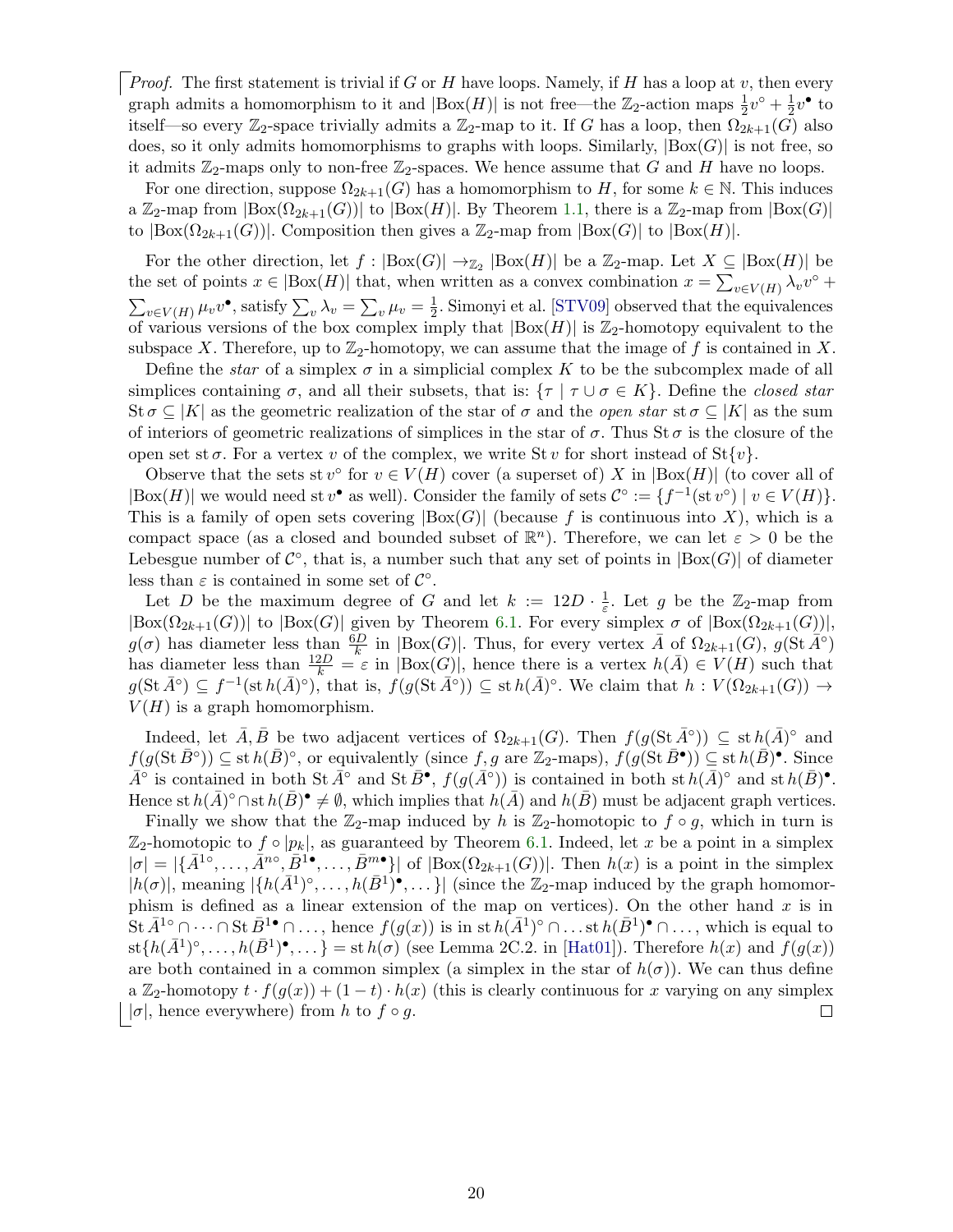# **Acknowledgments**

The author thanks Claude Tardif for many insightful conversations and comments, a lot of conclusions could have been overlooked without them. Many thanks as well to Bartosz Walczak for his meticulous review.

# **References**

- <span id="page-20-9"></span>[BS05] S. Baum and M. Stiebitz. "Coloring of graphs without short odd paths between vertices of the same color class" (2005). Manuscript.
- <span id="page-20-15"></span>[CF60] P. E. Conner and E. E. Floyd. ["Fixed point free involutions and equivariant maps".](https://projecteuclid.org/euclid.bams/1183523747) Bull. Amer. Math. Soc. 66.6 (1960), pp. 416–441.
- <span id="page-20-16"></span>[CF62] P. E. Conner and E. E. Floyd. ["Fixed point free involutions and equivariant maps. II".](http://dx.doi.org/10.2307/1993624) Trans. Amer. Math. Soc. 105.2 (1962), pp. 222–228.
- <span id="page-20-22"></span>[Coh73] M. M. Cohen. [A Course in Simple-Homotopy Theory](http://dx.doi.org/10.1007/978-1-4684-9372-6). 0072-5285. Vol. 10. Graduate Texts in Mathematics. Springer, 1973, pp. XI, 116.
- <span id="page-20-14"></span>[Cso05] P. Csorba. ["Non-tidy spaces and graph colorings".](http://dx.doi.org/10.3929/ethz-a-005083612) PhD thesis. 2005.
- <span id="page-20-6"></span>[Cso07] P. Csorba. ["Homotopy types of box complexes".](http://dx.doi.org/10.1007/s00493-007-2204-x) Combinatorica 27.6 (2007), pp. 669–682.
- <span id="page-20-7"></span>[Cso08] P. Csorba. "On the Simple  $\mathbb{Z}_2$ [-homotopy Types of Graph Complexes and Their Simple](http://dx.doi.org/10.4153/CMB-2008-053-9)  $\mathbb{Z}_2$ -universality". Canad. Math. Bull. 51.4 (2008), pp. 535–544.
- <span id="page-20-19"></span>[DL84] Z. D. Dai and T. Y. Lam. ["Levels in algebra and topology".](http://dx.doi.org/10.1007/BF02566358) Comment. Math. Helv. 59.1 (1984), pp. 376–424.
- <span id="page-20-18"></span>[DLP80] Z. D. Dai, T. Y. Lam, and C. K. Peng. ["Levels in algebra and topology".](http://dx.doi.org/10.1090/S0273-0979-1980-14826-0) Bull. Amer. Math. Soc. 3.2 (1980), pp. 845–848.
- <span id="page-20-8"></span>[DS12] A. Dochtermann and C. Schultz. ["Topology of Hom complexes and test graphs for bounding chromatic](http://dx.doi.org/10.1007/s11856-011-0085-6) [number".](http://dx.doi.org/10.1007/s11856-011-0085-6) Israel J. Math. 187.1 (2012), pp. 371–417. arXiv: [0907.5079](https://arxiv.org/abs/0907.5079).
- <span id="page-20-11"></span>[ES85] M. M. El-Zahar and N. Sauer. ["The chromatic number of the product of two 4-chromatic graphs is 4".](http://dx.doi.org/10.1007/BF02579374) Combinatorica 5.2 (1985), pp. 121–126.
- <span id="page-20-21"></span>[For02] R. Forman. ["A User's Guide to Discrete Morse Theory".](https://www.mat.univie.ac.at/~slc/wpapers/s48forman.html) S´eminaire Lotharingien de Combinatoire 48.c (2002), p. 35.
- <span id="page-20-20"></span>[For98] R. Forman. ["Morse Theory for Cell Complexes".](http://dx.doi.org/10.1006/aima.1997.1650) Adv. Math. 134.1 (1998), pp. 90–145.
- <span id="page-20-5"></span>[FT15] J. Foniok and C. Tardif. ["Digraph functors which admit both left and right adjoints".](http://dx.doi.org/10.1016/j.disc.2014.10.018) Discrete Math. 338.4 (2015), pp. 527–535. arXiv: [1304.2204](https://arxiv.org/abs/1304.2204).
- <span id="page-20-0"></span>[FT17] J. Foniok and C. Tardif. ["Hedetniemi's Conjecture and Adjoint Functors in Thin Categories".](http://dx.doi.org/10.1007/s10485-017-9484-0) Applied Categorical Structures (2017), pp. 1–16.
- <span id="page-20-2"></span>[GJS04] A. Gyárfás, T. Jensen, and M. Stiebitz. ["On graphs with strongly independent color-classes".](https://users.renyi.hu/~gyarfas/Cikkek/107_stronglyindependent.pdf) J. Graph Theory 46.1 (2004), pp. 1–14.
- <span id="page-20-13"></span>[Haj09] H. Hajiabolhassan. ["On colorings of graph powers".](http://dx.doi.org/10.1016/j.disc.2009.01.004) Discrete Math. 309.13 (2009), pp. 4299–4305.
- <span id="page-20-23"></span>[Hat01] A. Hatcher. *[Algebraic Topology](https://www.math.cornell.edu/~hatcher/AT/ATpage.html)*. Cambridge University Press, 2001.
- <span id="page-20-10"></span>[Hed66] S. T. Hedetniemi. Homomorphisms of graphs and automata. Tech. rep. University of Michigan, 1966.
- <span id="page-20-3"></span>[HH93] R. Häggkvist and P. Hell. ["Universality of A-mote Graphs".](http://dx.doi.org/10.1006/eujc.1993.1004) Eur. J. Comb. 14.1 (1993), pp. 23–27.
- <span id="page-20-1"></span>[HN90] P. Hell and J. Nešetřil. ["On the complexity of](http://dx.doi.org/10.1016/0095-8956(90)90132-J) H-coloring". J. Comb. Theory, Ser. B 48.1 (1990), pp. 92–110.
- <span id="page-20-4"></span>[HT10] H. Hajiabolhassan and A. Taherkhani. ["Graph Powers and Graph Homomorphisms".](http://www.combinatorics.org/Volume_17/Abstracts/v17i1r17.html) Electr. J. Comb. 17.1 (2010).
- <span id="page-20-12"></span>[Häg+88] R. Häggkvist, P. Hell, D. J. Miller, and V. Neumann-Lara. ["On multiplicative graphs and the product](http://hdl.handle.net/1828/1589) [conjecture".](http://hdl.handle.net/1828/1589) Combinatorica 8.1 (1988), pp. 63–74.
- <span id="page-20-17"></span>[Kau13] J. Kaur. ["Uniform versions of index for uniform spaces with free involutions".](http://dx.doi.org/10.1016/j.topol.2013.03.002) Topology and its Applications 160.7 (2013), pp. 896–905.